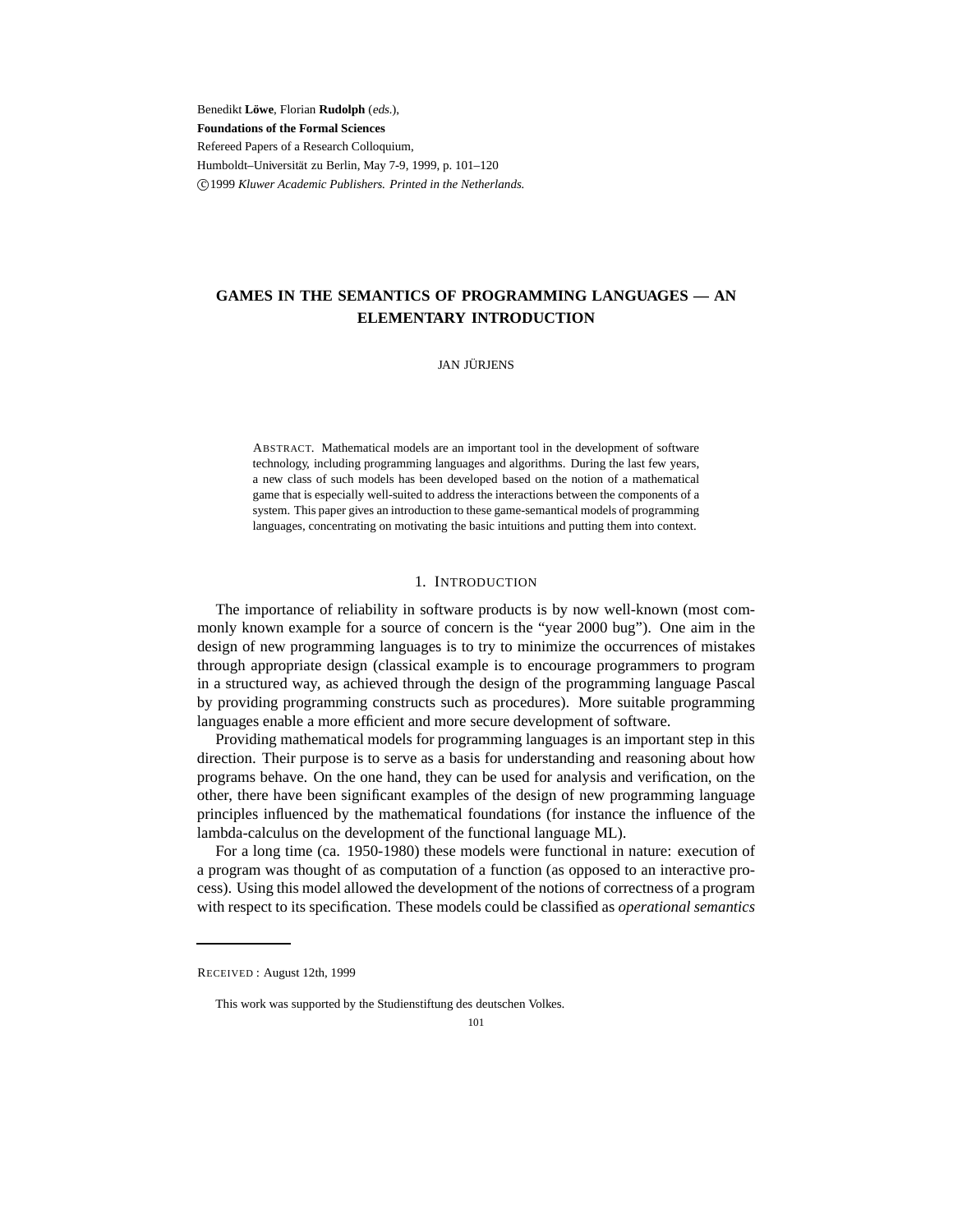resp. *denotational semantics*. Different structures also relating inputs to outputs in a functional or relational way (namely Turing machines) were employed to model computational complexity.

- Operational semantics employs an evaluation relation  $\Downarrow$ :  $M \Downarrow c$  means that the "program" M converges to the canonical form ("value")  $c$  ("big-step"-semantics).
- In denotational semantics one employs mathematical methods to use one's intuition about specific mathematical structures to reason about programming languages. Programs are interpreted compositionally in the structures that traditionally are ordertheoretic: A term  $op(M_1, \ldots, M_n)$  consisting of an operation op and subterms  $M_i$ is interpreted by composing the interpretations of the operation and of the subterms:

$$
[\text{op}(M_1, \ldots, M_n)] := [\text{op}]([M_1], \ldots, [M_n]).
$$

Both kinds of semantics have been very successful, but also have disadvantages: Operational semantics is syntax-dependent and thus too explicit for a nice mathematical theory. In denotational semantics, the programs are modeled extensionally (i. e. showing only input/output-dependencies and no aspects of the actual computation process) which abstracts from their dynamics. While this has been an adequate approach to the traditional forms of (functional) computation, the rise of interest in distributed systems (of which the most commonly known is the internet) in recent years has called for a model that takes account of the interactions between components of a system (or equivalently, between a system and its environment). Moreover, this approach also models appropriately the realization of functional computation. More speculatively, an intensional model of computation (i. e. one that reflects some properties of the process of computation) could perhaps also be used to model computation-related aspects like computational complexity.

These observations beginning in 1992 in [AbrJag92] (and independently in [HylOng92]) led to the construction of very satisfactory game-semantical models for linear logic (a resource-sensitive logic introduced in [Gir87]; another model had been given in [Bla92], but with non-associative composition). These model were intensional in nature: thus the usual completeness results, stating that provability of a formula is reflected in the model, were strengthened to "full completeness" results where each proof is itself represented. Another games model for linear logic was given in [Lam94], while the ones in [LafStr91] or [Mey94] (the latter for predicate logic without contractions) are not intensional.

Subsequently this lead in 1993 to the development of intensional game-theoretical models in the semantics of programming languages independently by [AbrJagMal94, HylOng $\infty$ , Ni96]. These models proved to be very useful and provided e. g. a solution for the probably best-known open problem in the semantics of programming languages, the "Full Abstractness Problem" for the programming language PCF [Pl77], by giving the first syntaxindependent fully abstract model. PCF is a higher-order functional programming language that essentially is a fragment of any programming language with higher-order procedures (for instance any expressive enough object-oriented programming language).

Precursors to these game-theoretical models can be seen in [Jo77], where for the first time a category of games is defined, and in the work of Kleene on recursive functionals, and of Berry and Curien on sequential algorithms in [BeCu82].

In another line of research, game-semantical methods have so far had a number of other applications, including in [AbrJag94] an alternative realization of the "Geometry of interaction" program (initiated in [Gir89] and developed in a series of papers).

In this paper we would like to give an accessible introduction to the games model of PCF while concentrating on motivating the basic intuitions and putting them into context.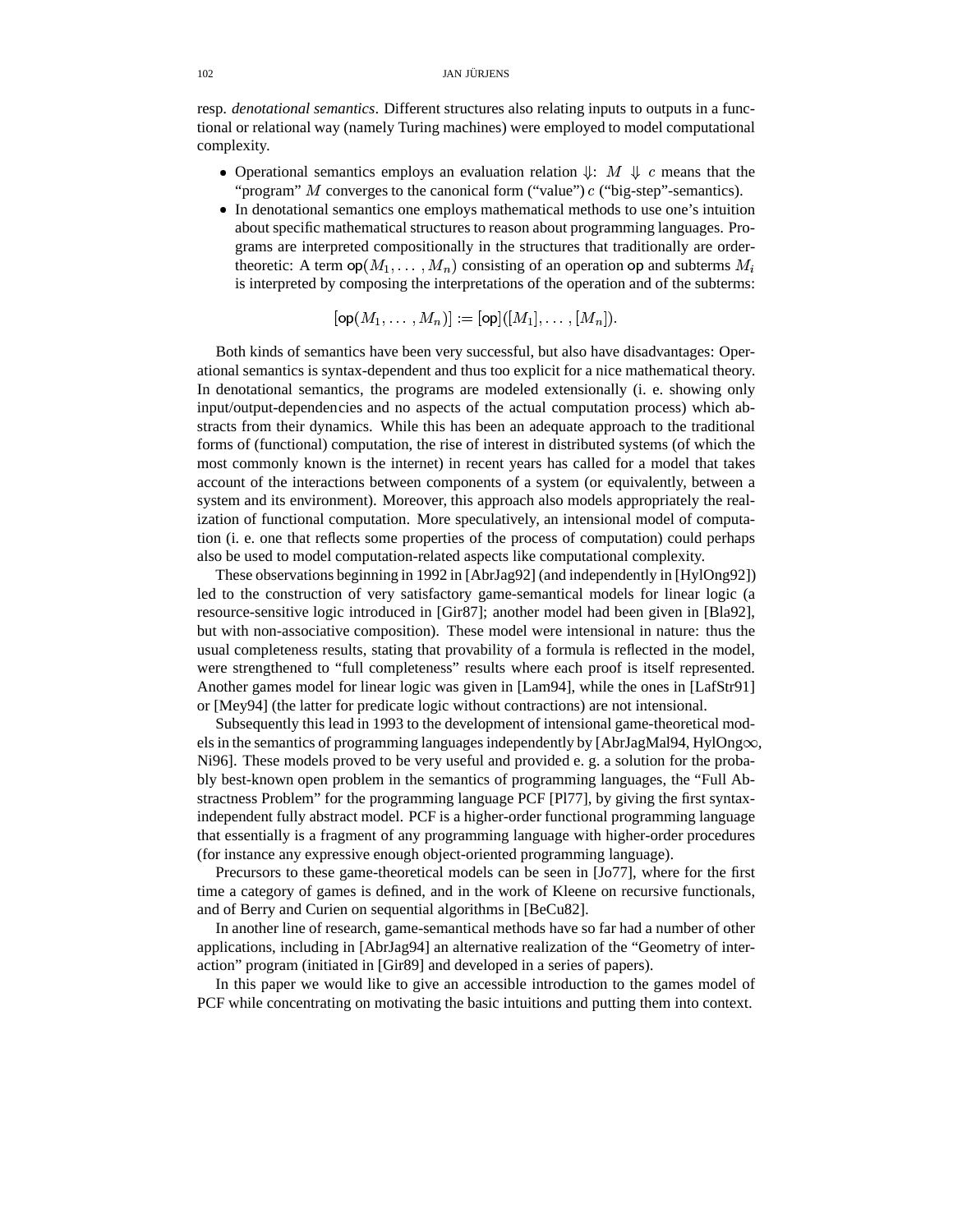#### 2. GAMES - INFORMAL DEVELOPMENT

Game theory was founded in the beginning of the century with works by Zermelo, Borel and von Neumann on parlour games. In the 1950's John Nash made his famous contributions to non-cooperative game theory and to bargaining theory that he later received the Nobel Prize of economics for (together with J.C. Harsanyi and R. Selten).

The use of game-theoretical methods in logic (with the best-known example the Ehrenfeucht-Fraissé games used in (finite) model theory) also originated at the beginning of this century and isstill a strong field of research. Similarly game-theoretical methods have been used in models of concurrency/reactive systems (for an introduction into the latter field cf. [Me00]), the modeling of interactive protocols, natural language semantics (Hintikka games [HinSan97]) etc.

2.1. **Lorenzen Games.** The use of game theory in the semantics of programming languages is based upon work done by P. Lorenzen in the 1950's on "dialogue games" [Lor60] (for a survey cf. [Fel86], however we will here consider a slight variation of the games considered there in order to make the connection to Game Semantics in the following subsection more explicit). There a sentence (of the propositional calculus<sup>1</sup>) is interpreted via a two-player game between the "Proponent" trying to prove an assertion and the "Opponent" trying to disprove it. This is done recursively on the structure of the given formula. It can be done both for intuitionistic<sup>2</sup> and classical logic and we will start by giving the rules for the treatment of the former.

To formulate this more formally, we first need to be a little more precise: The players are called "**1**" and "**2**", and at each point in the game, each of them can either attack or defend the (sub-)formula under consideration at that point.

Thus the possible moves are: A player (**1** or **2**) can

- assert a formula (e. g.  $A \vee B$ ) or
- attack a (previously asserted) formula (in the notation employed below this will be denoted by a "?" under the attacked formula).

A play of a game then is a sequence of moves made in turns by the two players **1** and **2** according to the following rules.

- **1** starts by asserting a formula and then it is **2**'s turn to move as the "attacker".
- If the player whose turn it is to move is currently in the attacker role he can attack the formula  $\phi$  asserted by the other player in the preceding move in the following way:
	- If the currently attacked formula is of the form  $A \wedge B$  he can attack one of the subformulas  $A$  or  $B$  (and moreover, he can later attack the other not yet attacked subformula).
	- **–** If the currently attacked formula is of the form  $A \lor B$ ,  $A \Rightarrow B$  or  $\neg A$  then he can simply attack the whole formula.
- If in the preceding move one of the players attacked the formula  $\phi$ , the other one can now make the following moves (in "defense" of  $\phi$ ) depending on the structure of  $\phi$ : **atomic:** If  $\phi$  is an atomic formula, this depends on which player currently is to move: 2 can assert  $\phi$ , but 1 can only assert  $\phi$  if 2 has previously asserted it.
	- $A \wedge B$ : He can simply assert the whole formula  $A \wedge B$ .

 $, \neg.$ 

These are the formulae inductively constructed from atomic propositions p using the connectives  $\vee, \wedge, \Rightarrow$ 

 $2$ In this logic essentially the law of the excluded third is not required to hold.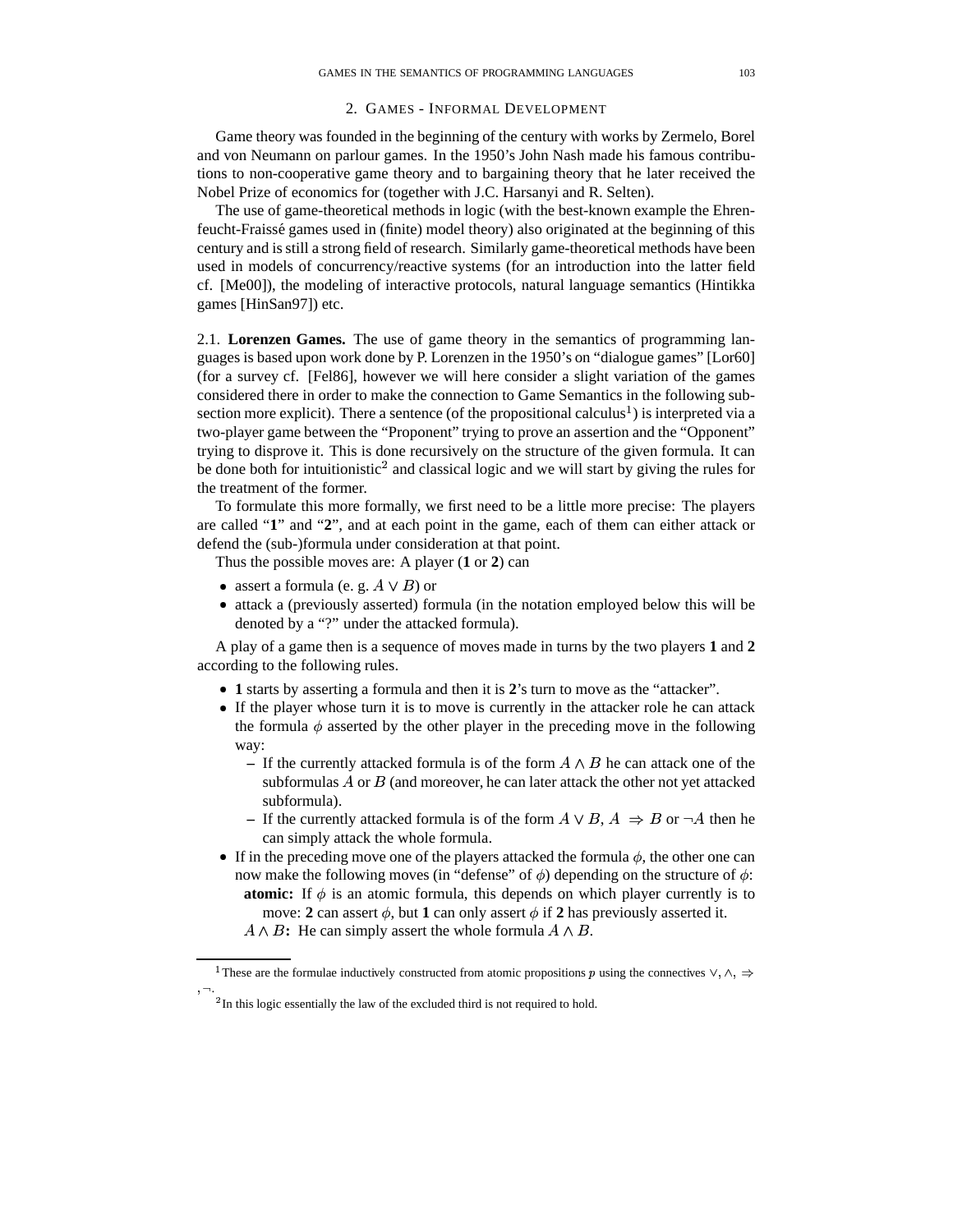- $\phi = A \vee B$ : He can either assert A or B (under the proviso of the previous case if the chosen formula is atomic). (Note that however in this intuitionistic case he does not later have the option to also assert the other disjunct !)
- $A \Rightarrow B$ : He can attack A. Instead (or also additionally, at a later point of the game) he can assert  $B$  (under the above proviso).
- $\neg A$ : He can attack A.
- If in each of the subplays the player in turn cannot move then the play stops. If there is an attack that could not be answered, this can only be an attack by **2**, since **2** can assert atomic formulae ad libitum, and then **2** is the winner, and otherwise **1** is.

Note that the asymmetry of the rules wrt. atomic propositions comes from the fact that in order to show that a formula is valid (semantically), one has to show that it evaluates to true for any possible valuation of the atomic propositions involved.

These rules are pictured schematically in the following table:

|                              | 1 $A \vee B$                                               | $\mathbf{1}$      | $A \wedge B$                           |
|------------------------------|------------------------------------------------------------|-------------------|----------------------------------------|
| $\mathbf{2}$<br>$\mathbf{1}$ | $\overline{2}$<br>choose A or B<br>2 attack chosen formula | 2<br>$\mathbf{1}$ | attack A or B<br>defend chosen formula |
|                              | 1 $A \Rightarrow B$                                        |                   | $1 \quad \neg A$                       |
| $\mathbf{2}$                 | $\gamma$                                                   |                   | $2 \t?$                                |
| $\mathbf{1}$                 | attack A<br>or defend $B$                                  | 1                 | attack A                               |

A player has won a single play of the game corresponding to a formula if he made the last move that is allowed according to the above rules (i. e. which is "legal"). A strategy for a player  $p$  (say 1) is a function that assigns to every sequence of legal moves ending with a move of the other player (**2**) a move of his own (i. e. of **1**). Thus one can obtain a play of a game by playing a strategy for **1** off against a strategy for **2**. A strategy is said to be a winning strategy if this is done in such a way that  $p$  wins every possible play of the game. It then follows that winning strategies for 1 asserting a formula  $\phi$  correspond exactly to proofs of  $\phi$  in intuitionistic logic (in short we have the slogans "propositions-asassertion-moves" and "proofs-as-winning-strategies").

For illustration we present proofs via games for two formulae (here and in the following we present games by showing a typical run instead of all possible runs to increase readability):

|                  | <b>Modus Ponens:</b>                          |                    |   |  |   |                    |   | Identity:                   |
|------------------|-----------------------------------------------|--------------------|---|--|---|--------------------|---|-----------------------------|
|                  | 1 $((A \Rightarrow B) \land A) \Rightarrow B$ |                    |   |  |   |                    |   | $1 \quad A \Rightarrow A$   |
| $\boldsymbol{2}$ |                                               |                    |   |  |   | $\overline{\cdot}$ |   | $\boldsymbol{2}$<br>$\cdot$ |
| 1                |                                               | $\overline{\cdot}$ |   |  |   |                    |   | $1 \t?$                     |
| $\mathbf 2$      | $\cdot$                                       |                    |   |  |   |                    |   | 2A                          |
| 1                |                                               |                    |   |  | ? |                    |   | 1<br>А                      |
| $\bf{2}$         |                                               |                    |   |  | А |                    |   |                             |
| 1                | А                                             |                    |   |  |   |                    |   |                             |
| $\bf{2}$         |                                               |                    | B |  |   |                    |   |                             |
|                  |                                               |                    |   |  |   |                    | B |                             |
|                  |                                               |                    |   |  |   |                    |   |                             |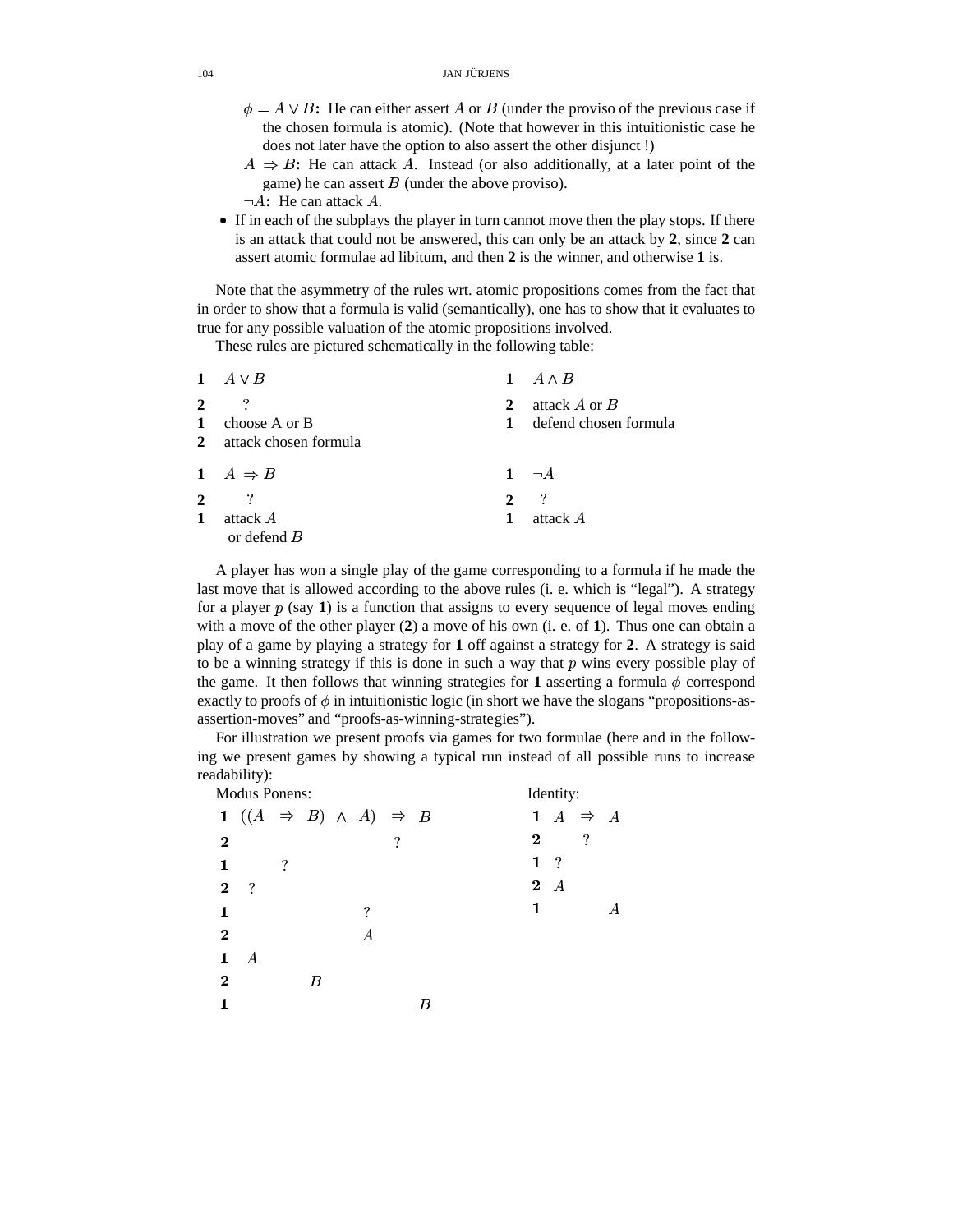Let us go through the game for the first formula in detail: Here **1** starts by asserting the formula  $\phi = ((A \Rightarrow B) \land A) \Rightarrow B$ . By the rules given above and the structure of  $\phi$  the only move 2 can then do is to attack the whole formula. 1 can then defend  $\phi$ by either attacking the premiss  $(A \Rightarrow B) \wedge A$  (and possibly asserting the conclusion B later), or by asserting  $B$  immediately. According to the strategy represented by the above diagram she chooses the first option, which means that she must actually attack one of the conjuncts  $A \Rightarrow B$  and A, and so she attacks the first (only to attack the second later - in fact she would also succeed by doing it the other way around). Now **2** can either attack the premiss  $\vec{A}$ , or simply assert  $\vec{B}$  (note that the latter option would not exist for **1** by the above rules). In the latter case **1** would immediately have the winning move to assert the conclusion B of  $\phi$  (which is then possible because 2 has asserted it first). Thus in this play **2** chooses instead to attack A. Now 1 makes use of her still existing option to attack the other conjunct A (that she has not attacked before) of the conjunction  $(A \Rightarrow B) \land A$  that has previously been under her attack. 2 can only defend A by simply asserting it. But then also 1 is allowed to defend A as the premiss of  $A \Rightarrow B$  by asserting it. The only option left to 2 is to finish off her defense of  $A \Rightarrow B$  by asserting B. But then again 1 may assert B as the conclusion of  $\phi$ . Since there is no move left for 2, 1 wins this play, and in fact from the explanations given above it is clear that **1** has a winning strategy for this game. Thus we have given a proof of  $\phi$  in intuitionistic logic.

We obtain a representation of proofs of classical logic if the above rules are weakened so that not only both conjuncts of a conjunction can subsequently be attacked, but also both disjuncts of a disjunction subsequently be defended:

$$
\begin{array}{ccccccccc}\n1 & A & \vee & \neg & A \\
2 & & ? & & \\
1 & & & \neg & A \\
2 & & & ? & & \\
1 & & & ? & & \\
2 & & & A & & \\
1 & A & & & & \n\end{array}
$$

2.2. **Game Semantics.** To lead over from Lorenzen Games to games in the semantics of programming languages we can make use of the Curry-Howard-Isomorphism. The idea is to view "propositions as types" and proofs for a proposition A as terms of type A in the  $\lambda$ calculus (thus a proposition is interpreted as valid iff the corresponding type is inhabited). Recalling the above slogans this gives us "assertions-as-types" and "winning-strategiesas-terms" (note that for  $\vec{P}$ 's strategies to be winning means that the corresponding term denotes a total function). So for example the natural number  $3 \in \mathbb{N}$  is represented by the following strategy:

|     | $1\,N$ |  |
|-----|--------|--|
|     | 2q     |  |
| 1 3 |        |  |

Here we change our notation slightly to indicate the change of perspective: Firstly, instead of ? we write  $q$ . This is now interpreted as a request by the environment for an element of N. The difference to the preceding situation is that here our types are usually inhabited (while there the propositions were not always valid) and so the attention is turned from provability (the existence of *some* proof) to a specific proof. This we indicate by naming the proof (i. e. the element representing it - 3 in the above example) instead of simply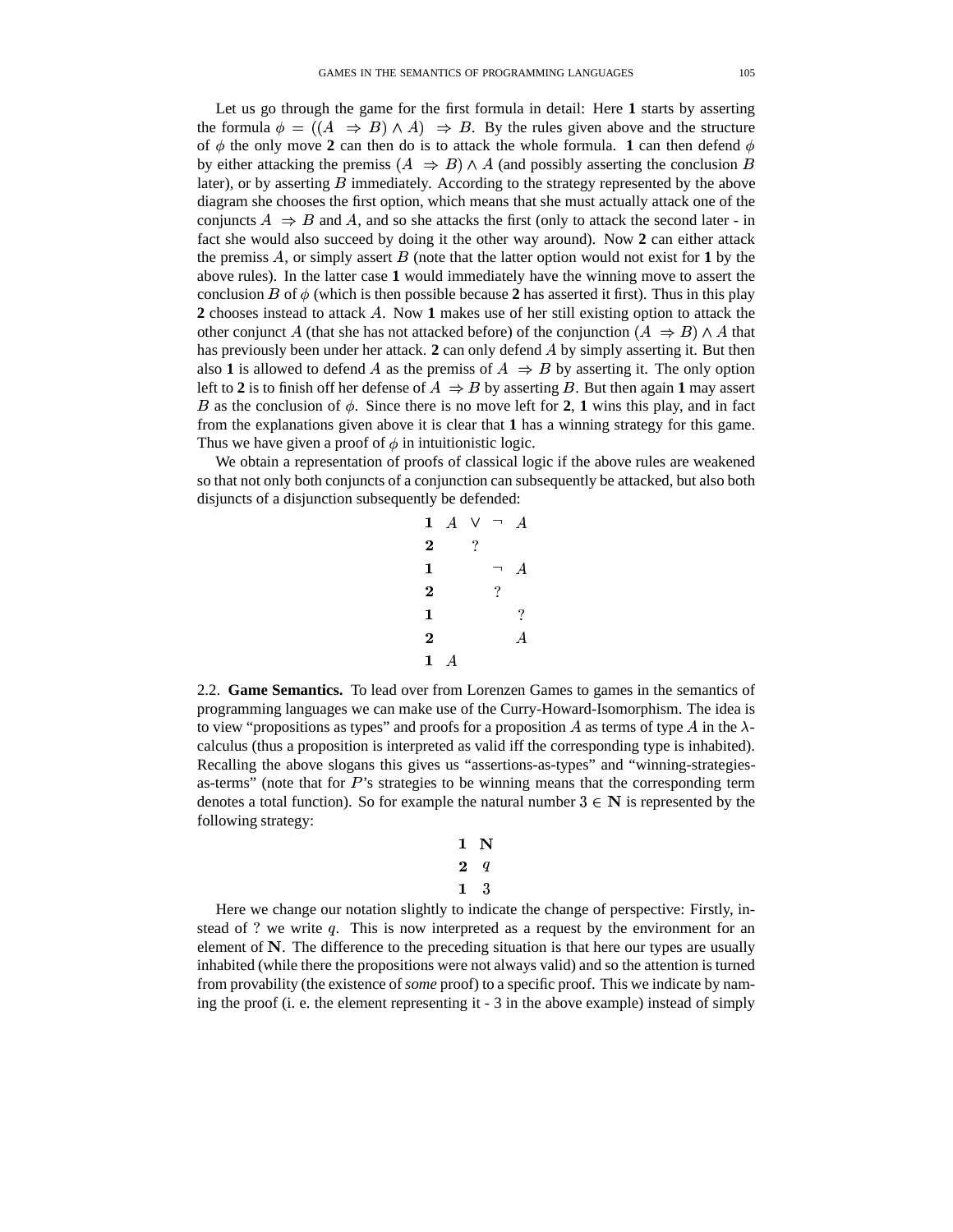asserting the proposition. Because of the fundamental difference in the interpretation in this setting of the first move (which asserts the type of the game) from the others we will not consider it as a move here, such that the game starts with a question by **2** (this player is here renamed to  $E$  for "environment", while 1 becomes  $S$  for "system").

The interpretation of a question and its corresponding answer is then the delivery of the requested data by the system to the environment. This hasthe consequence that a player can repeatedly "attack" the same  $\rightarrow$ -connective (which was not possible in Lorenzen Games) in order to get different inputs (see the examples below).

Here "system" and "environment" can take several interpretations: for instance, a computer system and its user, a computer and the other computers of its network, or in the program text a term and its context. The explicit distinction between system and environment from the beginning is an important difference to most other process models.  $3$ 

Note also that a value (that in standard denotational semantics is atomic) is here represented by an interactive process ("splitting the atom of computation").

Under the Curry-Howard-Isomorphism,  $\Rightarrow, \wedge, \vee,$  true, false correspond to the function space  $\rightarrow$ , the cartesian product  $\times$ , the disjoint sum +, the singleton 1 and the empty set  $\emptyset$  respectively (and so we will adopt the latter notation).

The above example Identity here instantiates to the identity function of type  $A \rightarrow A$ (represented by the "copycat-strategy"):

$$
\begin{array}{rcl}\nA & \rightarrow & A \\
E & & q \\
S & q & \\
E & a & \\
S & & a\n\end{array}
$$

(Note that for clarity we write the request under the corresponding type, and not under the connective  $\rightarrow$  as in Lorenzen Games.) Similary, Modus Ponens corresponds to function application.

To give a few more examples:

|         | Addition:        |                                   |         |    |     |                                   | $\lambda f : \mathbf{N} \to \mathbf{N}$ if $f(0) = 0$ then 1 else 0 |  |
|---------|------------------|-----------------------------------|---------|----|-----|-----------------------------------|---------------------------------------------------------------------|--|
|         |                  | $N \rightarrow (N \rightarrow N)$ |         |    |     | $(N \rightarrow N) \rightarrow N$ |                                                                     |  |
| E       |                  |                                   | q       | Е  |     |                                   | q                                                                   |  |
| $S \ q$ |                  |                                   |         | S  |     | q                                 |                                                                     |  |
| E       | $\boldsymbol{n}$ |                                   |         | Е  | q   |                                   |                                                                     |  |
| S       |                  | q                                 |         | S. | - 0 |                                   |                                                                     |  |
| E       |                  | $\,m$                             |         | E  |     | $\frac{n=0}{n>0}$ or              |                                                                     |  |
| S       |                  |                                   | $n + m$ |    |     |                                   |                                                                     |  |
|         |                  |                                   |         | S  |     |                                   | $\frac{1}{0}$ or                                                    |  |

The first example is a particular run of the strategy that, after being requested an output by the environment, itself requests the two input arguments, and then returns their sum. Note that the same function could be modelled by a different strategy, namely by the one that takes the arguments in the reverse order. This illustrates the intensionality of this

<sup>&</sup>lt;sup>3</sup>In CSP, for example, one does have two different operators for internal and external choice. On the other hand, Hoare takes the view that: "In choosing an alphabet, there is no need to make a distinction between events which are initiated by the object (perhaps *choc*) and those which are initiated by some agent outside the object (for example, *coin*). The avoidance of the concept of causality leads to considerable simplification in the theory and its application." [Hoa85, p.24]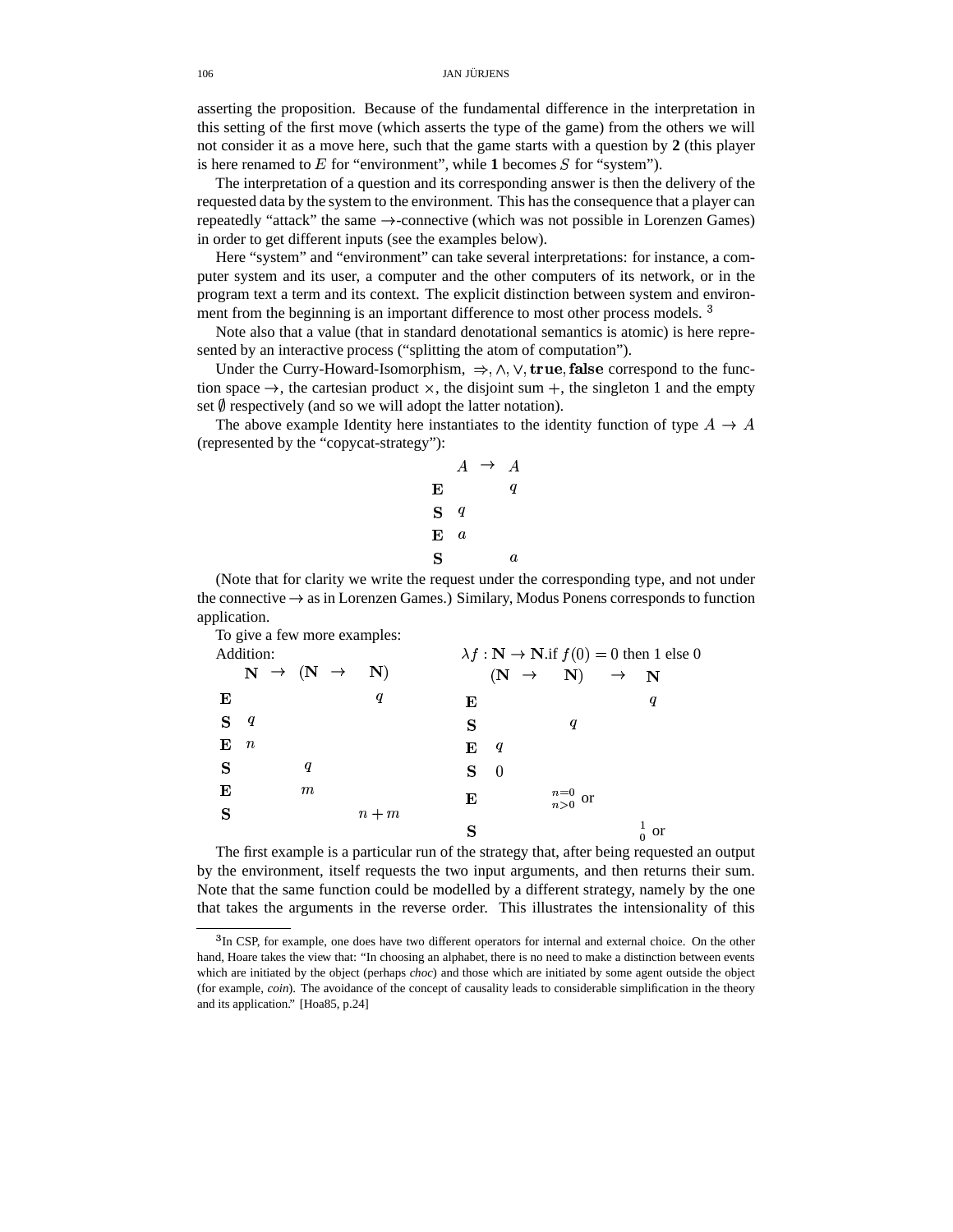model, and it in fact models the situation correctly also if one takes into account features of actual computation like store and control (see below).

The second one is an example for a higher-order function: it pictures a strategy for the function

$$
g := (\lambda f : \mathbf{N} \to \mathbf{N}
$$
.  
if  $\mathbf{f}(\mathbf{0}) = \mathbf{0}$  then 1 else 0) :  $(\mathbf{N} \to \mathbf{N}) \to \mathbf{N}$ 

that takes a function  $f : \mathbb{N} \to \mathbb{N}$  and returns 1 if the function has value 0 at input 0, that takes a function  $f : N \to N$  and returns 1 if the function has value 0 at input 0, otherwise 0. Note that g receives its input not "all at once" (as a first-order function would receive its input, e. g. a natural number), but in a "demand-driven" fashion. This is in accordance with the general way of representation by (finitary) interaction and is necessary to satisfactorily model programming languages, since on a computer one cannot deal directly with infinite objects (like functions with infinite domain), but only indirectly through a finite representation by a term or (as here) finite (but arbitrary) portions of it. Thus after a nnite representation by a term or (as nere) nnite (but arbitrary) portions of it. Thus after<br>being requested an output from the environment, g requests a value from its input f. In being requested an output from the environment,  $g$  requests a value from its input  $f$ . In this run of the strategy,  $f$  in turn demands from  $g$  a value (its argument) and receives 0, this run of the strategy,  $j$  in turn demands from  $g$  a value (its argument) and receives 0, whereupon it delivers its value at 0. If this value equals 0,  $g$  returns 1, otherwise 0 to the initial request (for simplification these two cases are depicted in the same diagram, so in fact the diagram represents to possible runs: the first one is obtained by substituting the first instances  $n = 0$  and 1 in the last two lines, and the second one by using the second cases  $n > 0$  and 0.

Note that one can also model non-strict<sup>4</sup> functions: The following function delivers  $3$ without looking at its input:

$$
\begin{array}{ccc}\nN & \rightarrow & N \\
E & q \\
S & 3\n\end{array}
$$

By the above remarks about inputs to higher-order functions, one often requires several interactions between the function and its argument, as in the following example of the function  $\lambda f$ ,  $f(0) + f(1) : (\mathbf{N} \to \mathbf{N}) \to \mathbf{N}$  that takes a function  $f : \mathbf{N} \to \mathbf{N}$  as input and outputs the value  $f(0) + f(1) \in \mathbb{N}$  (note that here we deviate from Lorenzen Games by allowing the same connective to be "attacked" twice, as indicated above):



These interactions can also be nested in each other, as in the following example of the function  $\lambda f$   $f$   $f$   $f$   $f$   $(3)$   $\colon$   $(N \to N) \to N$  that takes a function  $f : N \to N$  as input and

<sup>&</sup>lt;sup>4</sup>A function is non-strict if it delivers a defined output even for an undefined input (in the domain-theoretic sense).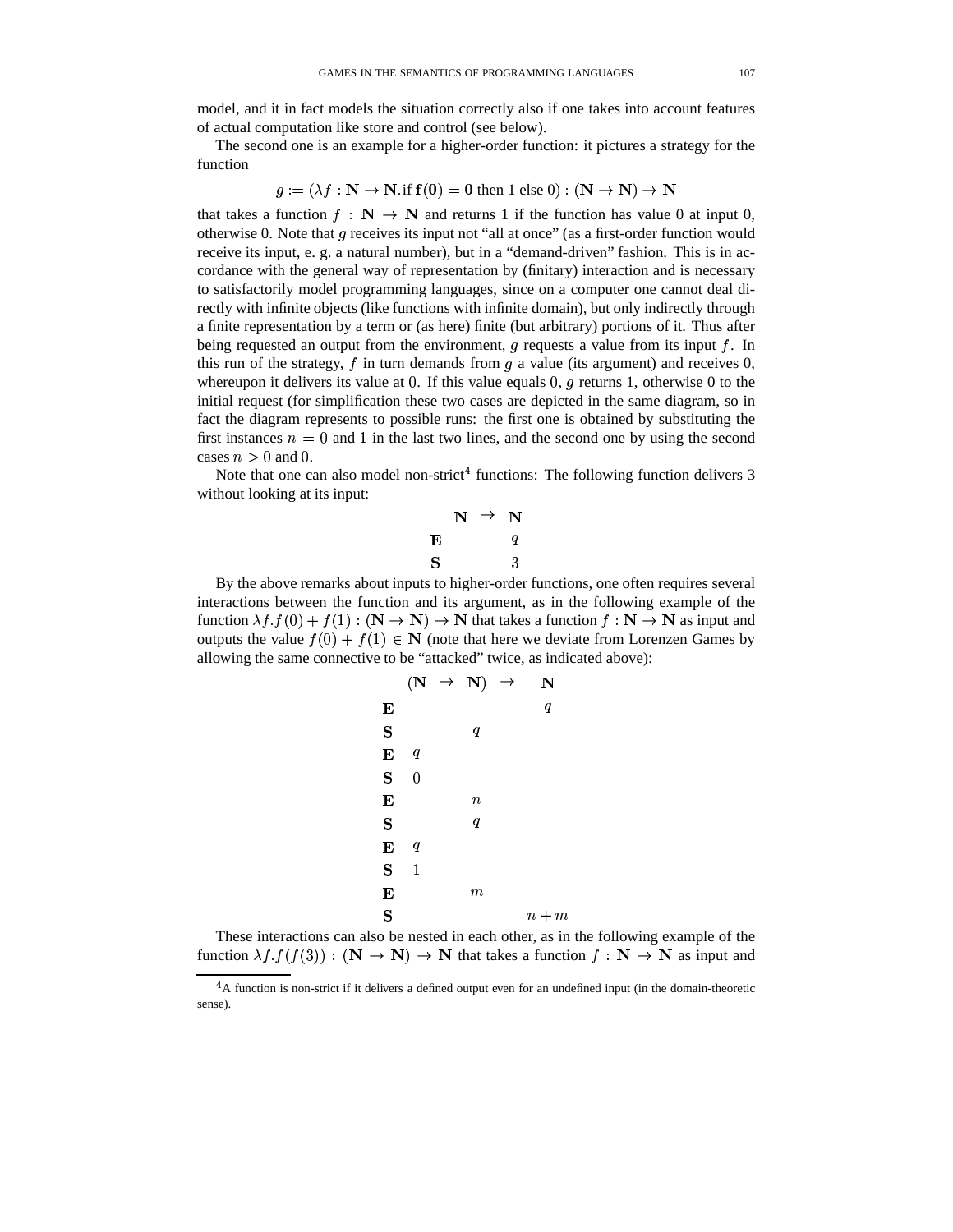produces the value  $f(f(3)) \in N$  (where we introduce pointers to indicate which question provided data refer to; this concept is defined more precisely in the next section):



Whereas in the example above one would not really need the pointers by instead making the convention that each delivered data refers to the "pending" question (this is the "wellbracketing" condition defined below), there are more complicated examples where this is not possible: For example,  $\lambda f.f(\lambda x.f(\lambda y.y))$  and  $\lambda f.f(\lambda x.f(\lambda y.x))$  would be identified without the use of pointers.

In modelling systems it is conceptually nice (and for more complicated systems even required in order to make modelling feasible) to model the different components and then obtain a model of the whole by putting together the models of the parts. In order to do this one needs to be able to compose the strategy representing one component (which in the above system/environment-distinction takes on the role of the "system") with the strategy representing the joint behaviour of the other components (the "environment" of the former component).

To visualize composition of (i. e. interaction between) strategies, consider the following example of the composition of  $\lambda n.(n,3) : \mathbf{N} \to \mathbf{N} \times \mathbf{N}$  (that maps a value n to  $(n,3)$ ) followed by the (uncurryed) addition  $+:\mathbf{N} \times \mathbf{N} \to \mathbf{N}$ :



The interaction takes place in the following way: The play starts in the right game with the question from  $\mathbf{E}_r$  in N. According to the strategy for  $+$  this prompts a question from  $S_r$  in the left factor of  $N \times N$ . Now any question by  $S_r$  in the domain of the strategy on the right (and thus in the codomain of the strategy on the left) is in the game on the left interpreted as a move by  $\mathbf{E}_l$ . This corresponds very nicely to the intuitive fact that every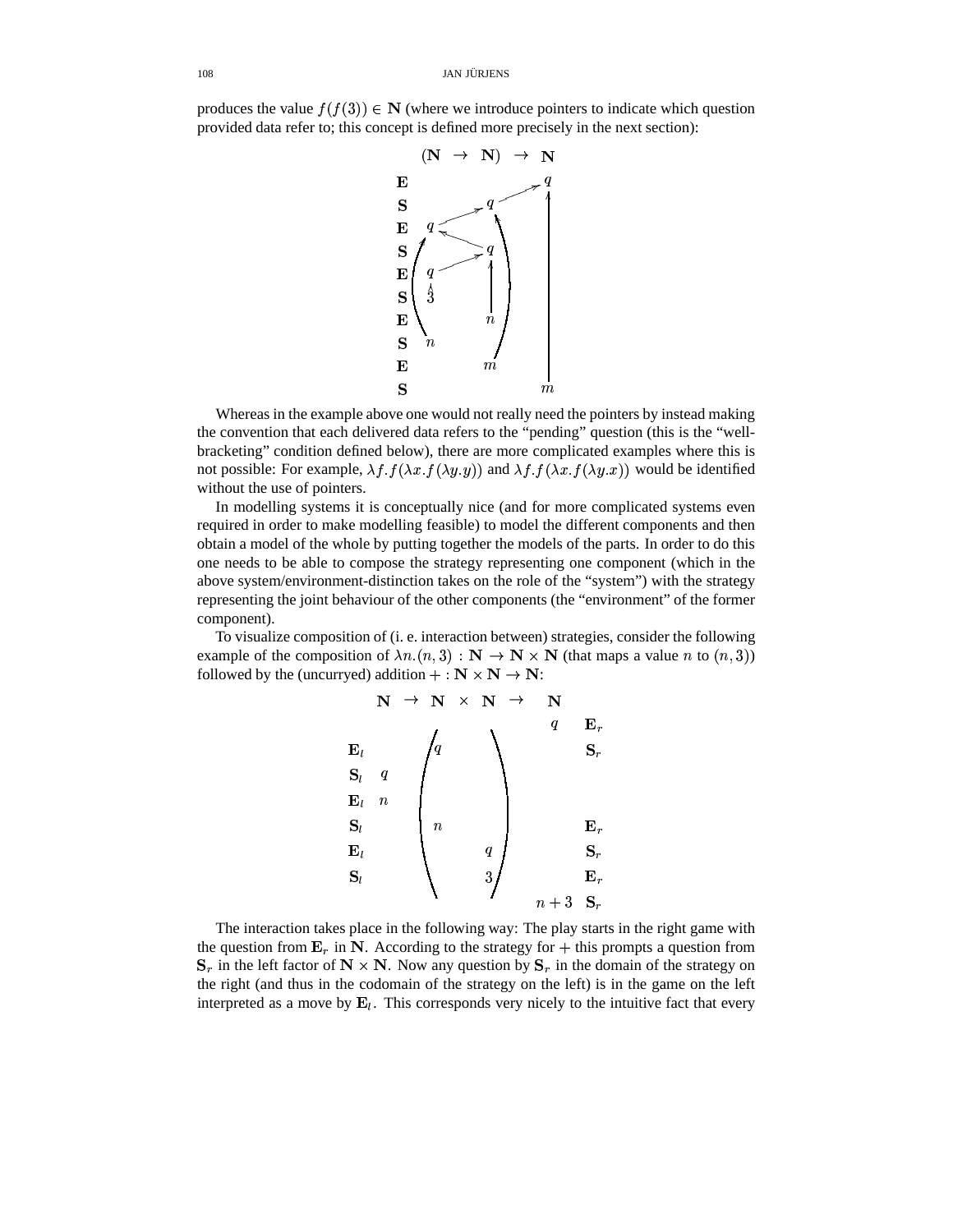component of a whole is part of the environment for any other component. Now according to the strategy for  $\lambda n.(n, 3)$ , since  $\mathbf{E}_l$  asks for the left factor of  $\mathbf{N} \times \mathbf{N}$ , this results in a demand of input in N by  $S_l$ , and the response n by  $E_l$  is copied to the left factor of  $N \times N$ . There it is interpreted as a move by  $\mathbf{E}_r$  and the game continues similarly. In the end, the strategy resulting from the composition is obtained by "hiding" the moves that are not any longer in interaction with the overall environment (the ones in brackets in the middle). As expected, the corresponding function is  $\lambda n.n + 3$ .

**Note 1.**

- *Note that as with composition of functions one can only compose strategies with matching types: to form*  $\sigma$ ;  $\tau$ *, we must have*  $\sigma$  *of the type*  $A \rightarrow B$  *and*  $\tau$  *of the type*  $B \to C$  *for suitable*  $A, B, C$ .
- *In the setting of Lorenzen Games, composition of strategies gives us a natural proof for the transitivity of*  $\Rightarrow$ .
- *Obviously there is a close relationship of the composition of strategies to the "parallel composition + hiding" in the process algebra CSP (because of the way our strategies are typed it is here possible to put these two constructions together without losing associativity; with the same idea one can also construct typed processes (cf. e. g.* [Abr96], [Jü99b]*)*).
- *In addition to associativity we also have (partial) neutral elements wrt. composition (given by the identity strategies as presented above), so in fact we can form a category (see below).*

As a special case of composition we get the application of strategies to their input: Define  $I$  to be the empty game with no moves (and one strategy, namely the one that does nothing). Then we can represent e. g. the element  $(3,5) \in N \times N$  by the strategy

$$
I \rightarrow N \times N
$$
\n
$$
\begin{array}{c}\n q \\
 3 \\
 q \\
 r\n \end{array}
$$

and so  $3 + 5$  becomes in fact 8:

$$
I \rightarrow N \times N \rightarrow N
$$
\n
$$
\mathbf{E}_{l}
$$
\n
$$
\mathbf{E}_{l}
$$
\n
$$
\mathbf{E}_{l}
$$
\n
$$
\mathbf{E}_{l}
$$
\n
$$
\mathbf{E}_{l}
$$
\n
$$
\mathbf{E}_{l}
$$
\n
$$
\mathbf{E}_{r}
$$
\n
$$
\mathbf{E}_{r}
$$
\n
$$
\mathbf{E}_{r}
$$
\n
$$
\mathbf{E}_{r}
$$
\n
$$
\mathbf{E}_{r}
$$
\n
$$
\mathbf{E}_{r}
$$
\n
$$
\mathbf{E}_{r}
$$
\n
$$
\mathbf{E}_{r}
$$
\n
$$
\mathbf{E}_{r}
$$
\n
$$
\mathbf{E}_{r}
$$
\n
$$
\mathbf{E}_{r}
$$
\n
$$
\mathbf{E}_{r}
$$
\n
$$
\mathbf{E}_{r}
$$
\n
$$
\mathbf{E}_{r}
$$

With game semantics one can also model the key ingredients of imperative languages, namely commands and store, and furthermore one can define control operators that allow early escape from function evaluation. One of the nicest features of game semantics is that the abilities to use store resp. control correspond exactly to different kinds of internal properties of the strategies involved (this will be made more precise below).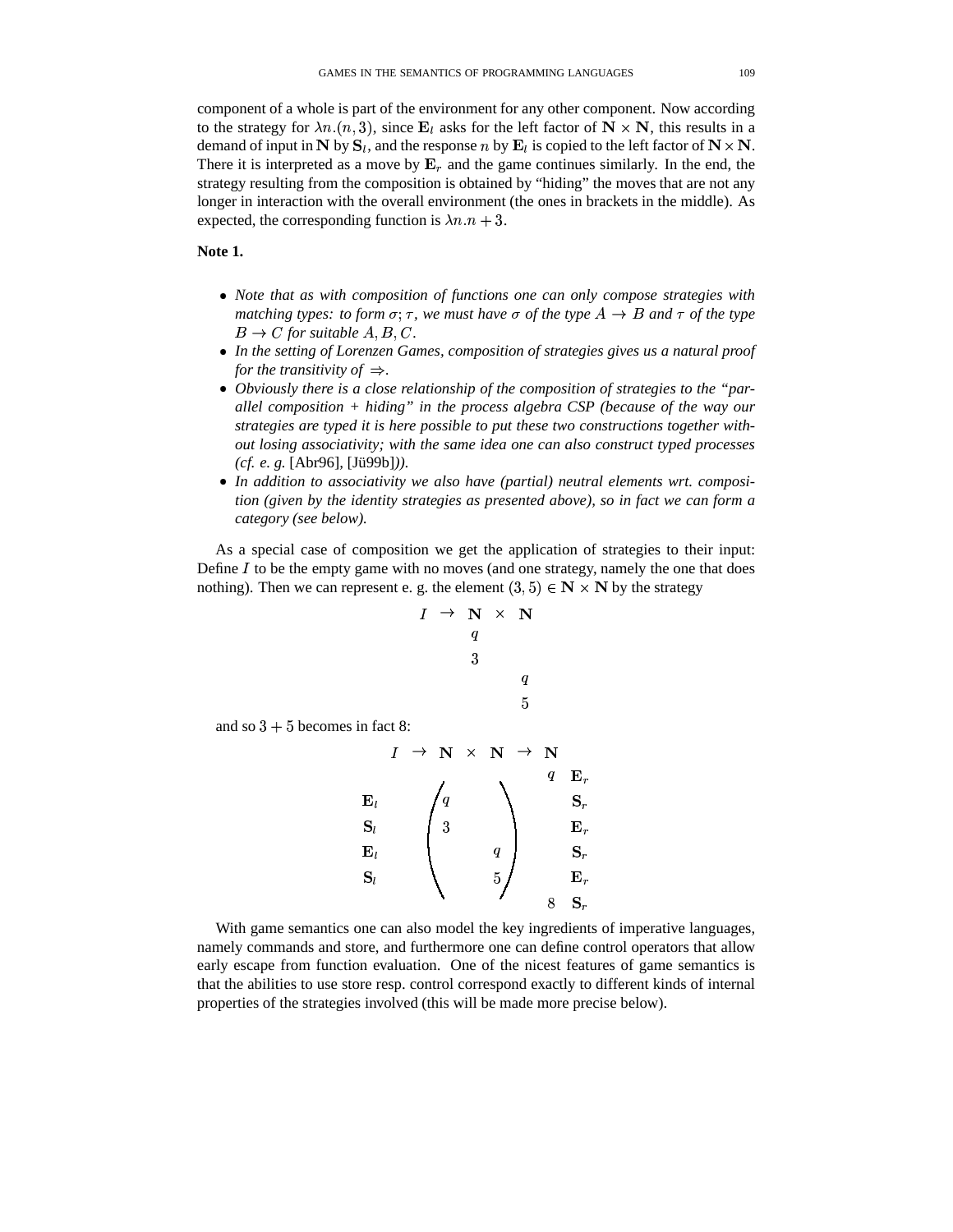### 3. DEFINITIONS

To put the above intuitive examples on a more solid foundation, we will now provide the underlying definitions. They appeared in [McC98] and are essentially an adaption of [HylOng $\infty$ ], taking account of ideas in [AbrJagMal $\infty$ ].

# 3.1. Games and Strategies.

**Definition 1.** An arena is a structure  $A = (M_A, \lambda_A, \vdash_A)$  consisting of

- *a set of moves*  $M_A$ ,
- the labelling function  $\lambda_A : M_A \to \{S, E\} \times \{Q, A\}$  (call moves labelled  $(S, l)$  resp.  $(\mathbf{E}, l)$  (for  $l \in \{Q, A\}$ ) "S-moves" resp. "E-moves" and moves labelled  $(l, Q)$  resp.  $(l, A)$  (for  $l \in \{E, S\}$ ) "questions" resp. "answers") and
- the enabling relation  $\vdash_A \subseteq (M_A + \{ \iota \}) \times M_A$  (with  $\iota \notin M_A$ ; say m enables n if  $m \vdash n$  — the idea is that during a play moves can be made only when they are enabled by earlier moves.). Call a move that is enabled by  $\iota$  "initial".

under the following conditions:

- Initial moves are E-questions, and they are not enabled by any other moves besides  $\iota$ .
- Answers can only be enabled by questions.
- Enabling alternates between E-moves and S-moves (i. e. an E-move can only enable  $a$  S-move and vc. vs. ).

### Definition 2.

- $\bullet$  A justified sequence is a sequence s of moves together with each a justification pointer from every non-initial move m to a move n earlier in s such that  $n \vdash m$ . We say that (this occurrence of) the move n justifies m and write this as  $n$ .  $\widehat{t \cdot n}$ (where  $\cdot$  denotes concatenation, and supposing that t is the subsequence of moves between  $n$  and  $m$ ). Note that justified sequences always start with  $E$ -questions.
- For a justified sequence s, we define the system view  $\overline{s}$  and the environment view  $\underline{s}$ of  $s$  by induction on the length of  $s$ :

$$
\overline{\varepsilon} = \varepsilon.
$$
\n
$$
\overline{s} \cdot \overline{m} = \overline{s} \cdot m, \text{ if } m \text{ is a S-move.}
$$
\n
$$
\overline{s} \cdot \overline{m} = m, \text{ if } m \text{ is initial.}
$$
\n
$$
\overline{s} \cdot \overline{m \cdot t \cdot n} = \overline{s} \cdot \overline{m} \cdot n, \text{ if } n \text{ is an E-move.}
$$
\n
$$
\underline{\varepsilon} = \varepsilon.
$$
\n
$$
\underline{s} \cdot \overline{m} = \underline{s} \cdot m, \text{ if } m \text{ is an E-move.}
$$
\n
$$
s \cdot \overline{m \cdot t \cdot n} = \underline{s} \cdot \overline{m} \cdot n, \text{ if } n \text{ is an E-move.}
$$

- A justified sequence  $s$  is a legal position if
	- players alternate (if  $s = s_1 \cdot m \cdot n \cdot s_2$  and m is an **E**-move, then n is a **S**-move and  $vc$ .  $vs.$ ) and
	- for any prefix t  $m$  of s: if m is a S-move, then its justifier is in  $\overline{t}$  and if m is a non-initial  $E$ -move then its justifier is in  $\underline{t}$ .

Write  $L_A$  for the set of legal positions of A.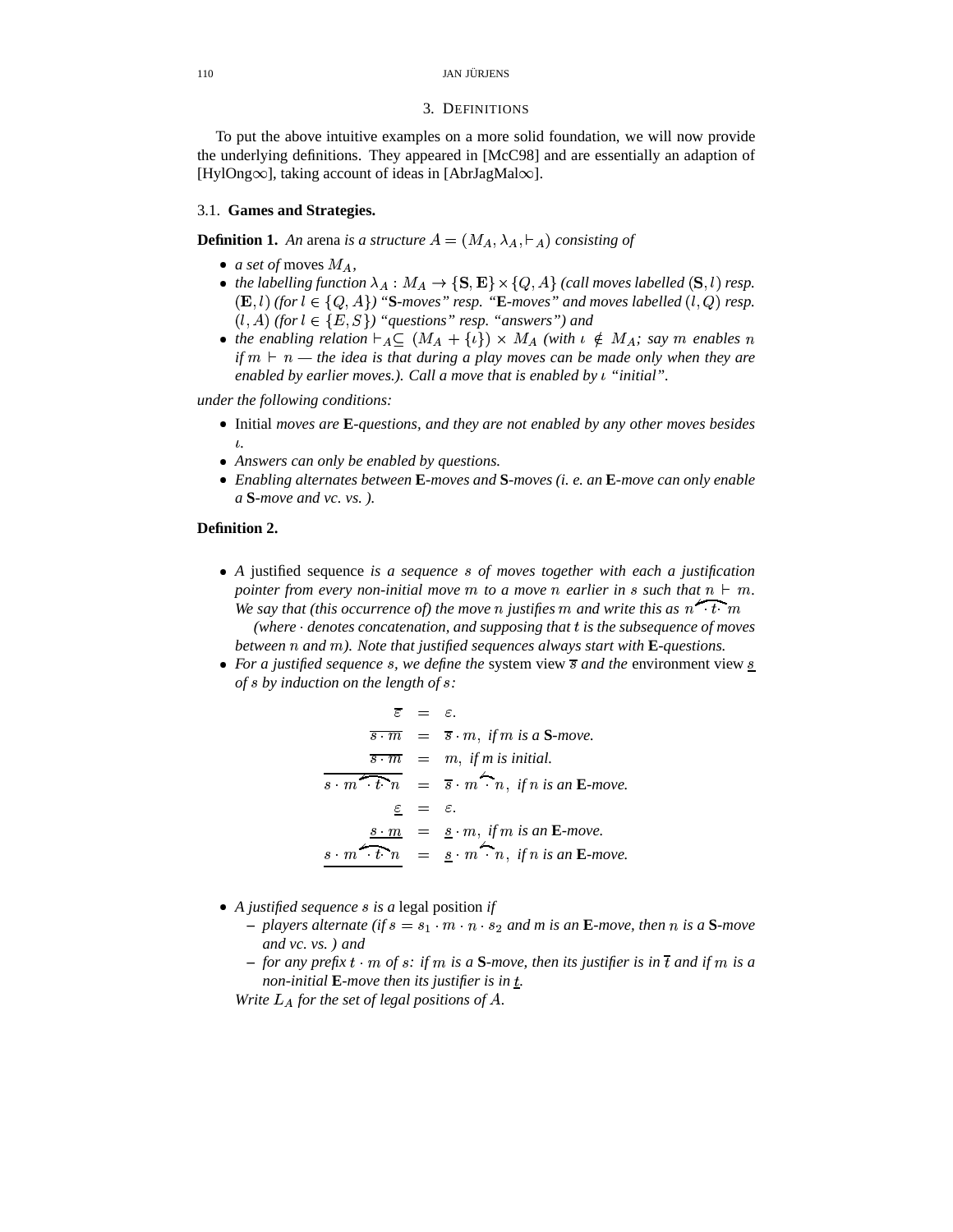## **Definition 3.**

- Let  $m$  be a move in a legal position  $s$ . We say that  $m$  is hereditarily justified by *an occurrence of a move n in s if there is a subsequence of s starting with n and ending in* } *such that every move is justified by the preceding move in it. For a set of* (occurrences of) initial moves we write  $s[I]$  for the subsequence of s consisting of *the moves hereditarily justified by a move of* <sup>¾</sup>*.*
- *A* game *is a structure*  $A = (M_A, \lambda_A, \vdash_A, P_A)$  where
	- $(M_A, \lambda_A, \vdash_A)$  *is an arena and*
	- $P_A$  *is a non-empty, prefix-closed subset of*  $L_A$  *called the* valid positions *such that for*  $s \in P_A$  *and*  $I$  *a set of initial moves of*  $s$  *we have*  $s \mid I \in P_A$ .
- $\bullet$  *A* (deterministic) strategy  $\sigma$  *for a game A is a non-empty set of even-length positions from*  $P_A$  *satisfying* 
	- $s \cdot a \cdot b \in \sigma \Rightarrow s \in \sigma$  and
	- $\mathbf{a} \cdot \mathbf{a} \cdot \mathbf{b}$ ,  $\mathbf{s} \cdot \mathbf{a} \cdot \mathbf{c} \in \mathbf{\sigma} \Rightarrow \mathbf{b} = \mathbf{c}$  and  $\mathbf{b}$  and  $\mathbf{c}$  have the same justifier (determinacy *condition).*

3.2. **Composition of strategies.** Now we would like to model compositionality. It is convenient to do this in the framework of category theory, because that way we can make use of already existing results on models of PCF (or linear logic).

A category consists of objects and morphisms. The objects of our category will be the games. To define the notion of morphism we first need to consider a construction on games:

**Definition 4.** *Given games* A *and* B, the game  $A \rightarrow B$  *is defined as follows:*<sup>5</sup>

$$
M_{A\rightarrow B} = M_A + M_B
$$
  
\n
$$
\lambda_{A\rightarrow B} = [\bar{\lambda}_A, \lambda_B]
$$
  
\n
$$
\iota \vdash_{A\rightarrow B} m \Leftrightarrow \iota \vdash_B m
$$
  
\n
$$
m \vdash_{A\rightarrow B} n \Leftrightarrow m \vdash_A n \lor m \vdash_B n \lor [\iota \vdash_B m \land \iota \vdash_A n] \text{ for } m \neq \iota
$$
  
\n
$$
P_{A\rightarrow B} = \{s \in L_{A\rightarrow B} : s \mid_A \in P_A \land s \mid_B \in P_B\}.
$$

*(where*  $\bar{\lambda}_A$  *means*  $\lambda_A$  *with the* **S/E**-labels inverted and s |A is the subsequence of s con*sisting of moves from*  $M_A$ ).

Now a morphism from a game A to a game B is a strategy on  $A \rightarrow B$ . After some auxiliary definitions we will give the definition of composition of strategies:

# **Definition 5.**

- For a sequence *u* of moves from games  $A, B, C$  with justification pointers define  $\mathbf{u} \mid_{\mathbf{B},\mathbf{C}}$  to be the subsequence of  $\mathbf{u}$  consisting of moves from  $\mathbf{B}$  and  $\mathbf{C}$  (removing *pointers* that *point* to moves from A). Similarly define  $u \mid_{A,B}$ , u is an interaction sequence *of*  $A, B, C$  *if*  $u \mid_{A, B} \in P_{A \to B}$  and  $u \mid_{B, C} \in P_{B \to C}$ . Write the set of all *such sequences as int* $(A, B, C)$ .
- *Suppose*  $u \in \text{int}(A, B, C)$ . By definition of  $\rightarrow$ , a pointer from an A-move  $a$  can only *point to a B-move* <sup>Ý</sup> *if* <sup>Ý</sup> *is initial and its pointer points to an initial C-move . Define*  $u \mid_{A,C}$  to be the subsequence of  $u$  consisting of the moves of  $A$  and  $C$  where in the *mentioned case the pointer from a is changed to point to c.*

 ${}^5A$   $\sim$  B, as opposed to  $A \rightarrow B$ , is the usual notation for the morphisms sets in models of linear logic.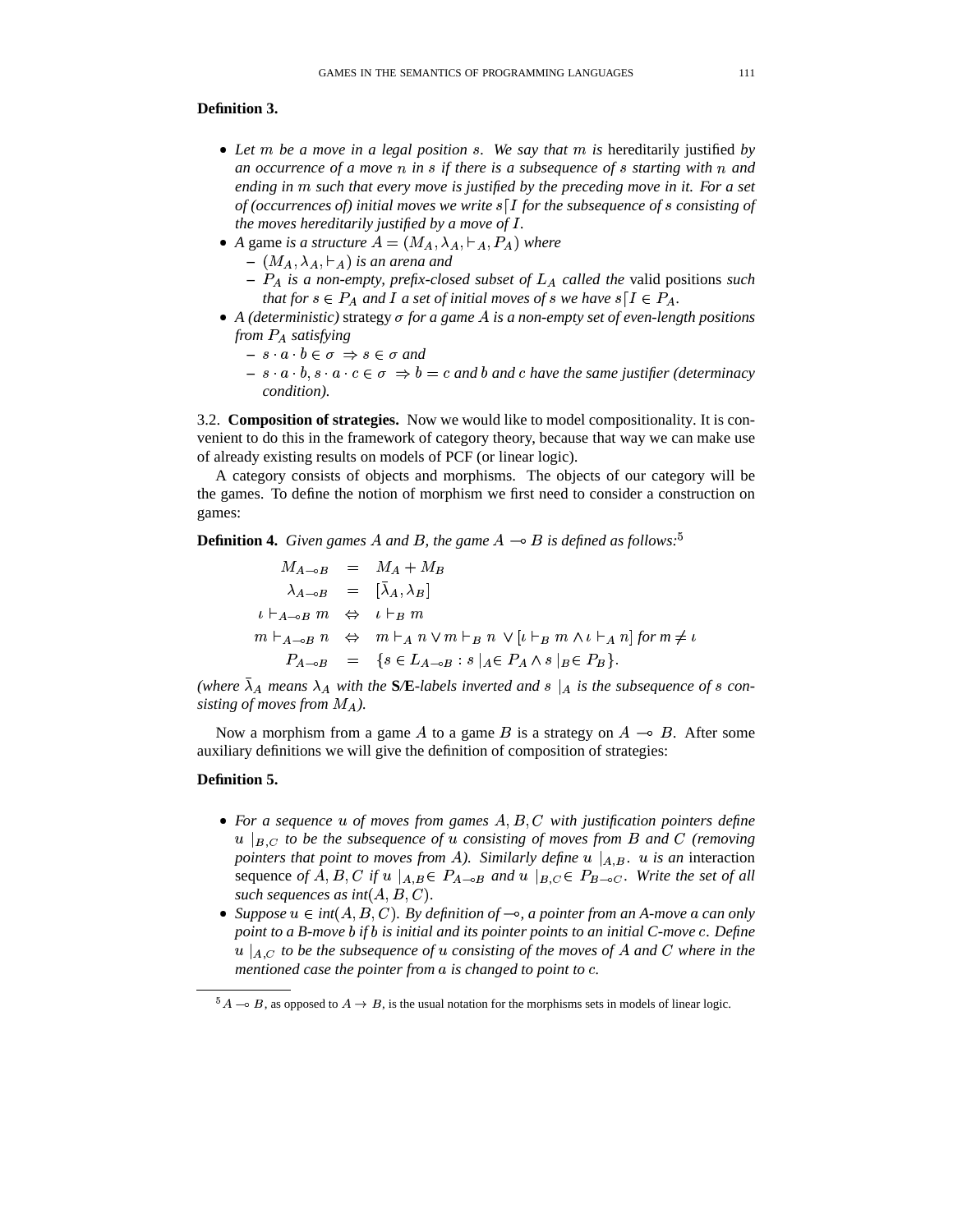• Given strategies  $\sigma : A \rightarrow B, \tau : B \rightarrow C$ , define  $\sigma\|\tau:=\{u\in int(A,B,C): u\mid_{A,B}\in \sigma \wedge u\mid_{B,C}\in \tau\}$ and finally the composition of  $\sigma$  followed by  $\tau$  to be

 $\sigma; \tau := \{ u \mid_{A,C}: u \in \sigma \| \tau \}.$ 

**Proposition 1.** We obtain a category  $\mathcal G$  whose objects are games and where the morphisms from A to B are strategies  $\sigma : A \rightarrow B$  with composition as defined above and identities the copycat-strategies.

3.3. Restrictions on strategies. In this section we will define certain restrictions on the sets of strategies that are needed for the game-semantical characterization of programming disciplines mentioned earlier.

**Definition 6.** By determinacy of strategies we know that for  $s \cdot a \cdot b$ ,  $t \cdot a \in L_A$  (where  $s \cdot a \cdot b$  has even length) with  $\overline{s \cdot a} = \overline{t \cdot a}$ , there is a unique (by determinacy) extension match(s  $\cdot$  a  $\cdot$  b, t  $\cdot$  a) of t  $\cdot$  a by b (with a justification pointer for b) such that  $\overline{s \cdot a \cdot b}$  = match(s  $\cdot$  a  $\cdot$  b, t  $\cdot$  a). A strategy  $\sigma$  on A is called innocent iff in each such situation it satisfies

 $s \cdot a \cdot b \in \sigma \wedge t \in \sigma \wedge t \cdot a \in P_A \wedge \overline{t \cdot a} = \overline{s \cdot a} \Rightarrow \text{match}(s \cdot a \cdot b, t \cdot a) \in \sigma$ 

i. e. a move by  $S$  depends only on the  $S$ -view.

For an example for a non-innocent strategy consider the following function: <sup>6</sup>

$$
F := \lambda f : \mathbf{N} \to (\mathbf{N} \to \mathbf{N}).
$$
  
new  $x := 0$  in  $f$  (if  $x = 0$  then  $(x := 1; 0)$  else 1)  
(if  $x = 0$  then  $(x := 1; 0)$  else 1)

Then we have

$$
Ff = \begin{cases} f \ 0 \ 1, & \text{if } f \text{ asks for its first argument first} \\ f \ 1 \ 0, & \text{if } f \text{ asks for its second argument first} \end{cases}
$$

The strategy for this function has the following two runs:



P must do the same in both runs.

<sup>6</sup>Strictly speaking, the following examples are strategies in the category  $\mathcal C$  to be derived from  $\mathcal G$  in the next subsection.

112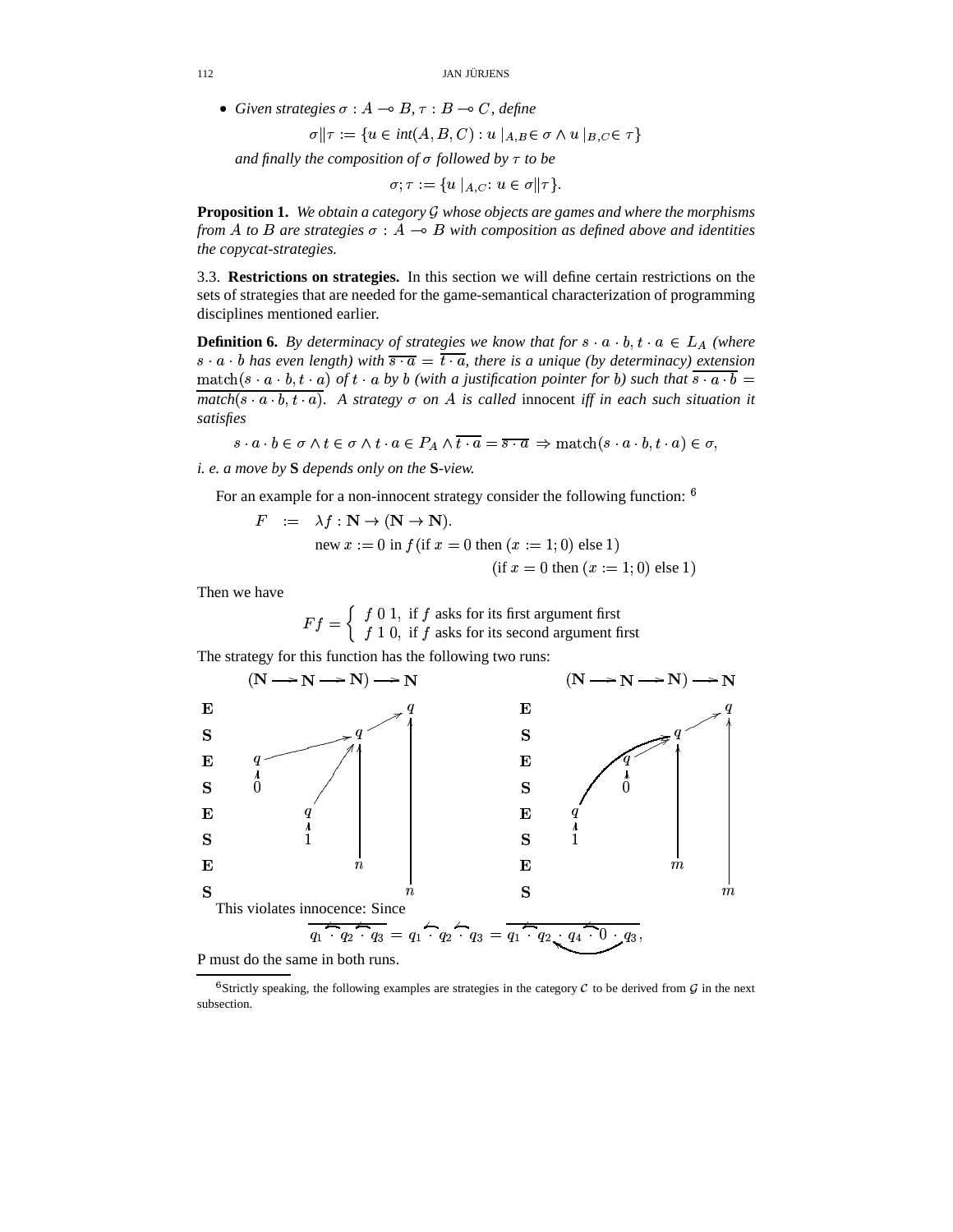**Definition 7.** A strategy  $\sigma$  is well-bracketed *iff for each*  $s \cdot a \cdot b \in \sigma$  *with b an answer,* the *justification pointers on*  $s \cdot a \cdot b$  *have the form* 

$$
\ldots q \underbrace{\bullet q_1 \cdots q_1 \cdots q_n \cdots q_n \cdots b}
$$

*(with*  $a_n = a$  *and* where  $a_i$  *are answers*), *i. e.* **S** *can answer only the most recent unanswered question in* **S***'s view.*

A counter-example for the well-bracketing condition is provided by the control operator catch:  $(N \to (N \to N)) \to N$  which is defined by

$$
catch(f) = \begin{cases} 0, if f calls its first argument first, \\ 1, if f calls its second argument first, \\ n+2, if f returns n immediately. \end{cases}
$$

The following is a possible run for the corresponding strategy, where clearly the bracketing condition is violated:



**Proposition 2.** We obtain categories  $G_i$ ,  $G_b$  resp.  $G_{ib}$  that are subcategories of G with *the same objects and morphisms the innocent, well-bracketed resp. innocent and wellbracketed strategies.*

3.4. **Cartesian closedness.** Models of the lambda-calculus (and so in particular of PCF) are often given in the framework of cartesian closed categories (ccc's).

Note that all four defined categories are autonomous, i. e. symmetric monoidal closed (and this structure is respected by the subcategory inclusions), via the following tensor product (and the unit  $I = (\emptyset, \emptyset, \emptyset, \{\varepsilon\})$ ):

**Definition 8.** *Given games*  $A$  *and*  $B$ *, the game*  $A \otimes B$  *is defined as follows:* 

$$
M_{A \otimes B} = M_A + M_B
$$
  
\n
$$
\lambda_{A \otimes B} = [\lambda_A, \lambda_B]
$$
  
\n
$$
\iota \vdash_{A \otimes B} m \Leftrightarrow \iota \vdash_A m \vee \iota \vdash_B m
$$
  
\n
$$
m \vdash_{A \otimes B} n \Leftrightarrow m \vdash_A n \vee m \vdash_B n
$$
  
\n
$$
P_{A \otimes B} = \{s \in L_{A \otimes B} : s \mid A \in P_A \wedge s \mid B \in P_B\}.
$$

*(where*  $\bar{\lambda}_A$  *means*  $\lambda_A$  *with the* **S/E**-labels inverted and s |A is the subsequence of s con*sisting of moves from*  $M_A$ ).

We will make use of the autonomous structure in order to obtain cartesian closed categories out of the categories defined above using the Girard translation of intuitionistic logic into linear logic. First we will define the categorical product.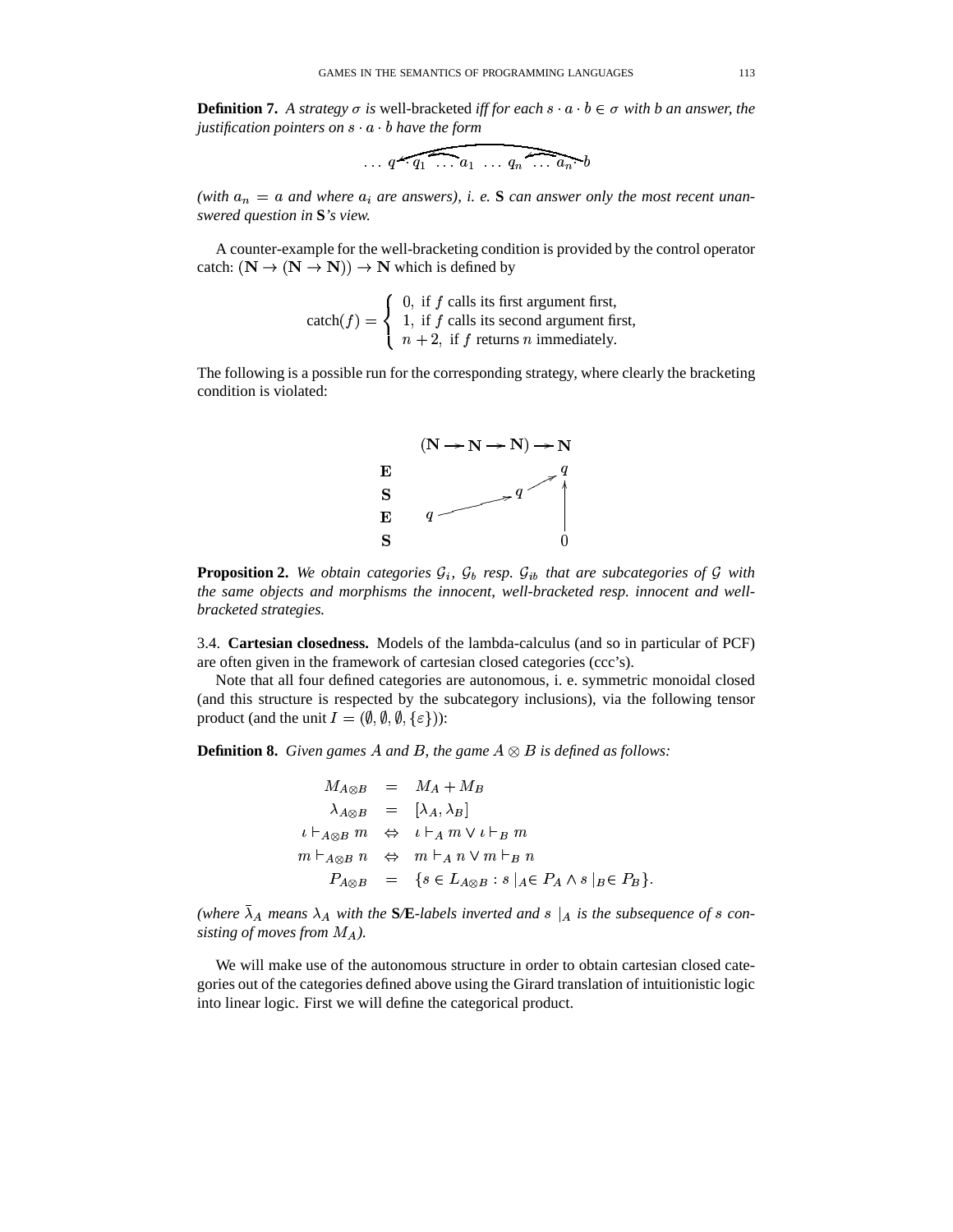**Definition 9.** *Given games*  $A$  *and*  $B$ *, the game*  $A \times B$  *is defined as follows:* 

$$
M_{A\times B} = M_A + M_B
$$
  
\n
$$
\lambda_{A\times B} = [\lambda_A, \lambda_B]
$$
  
\n
$$
\iota \vdash_{A\times B} m \Leftrightarrow \iota \vdash_A m \vee \iota \vdash_B m
$$
  
\n
$$
m \vdash_{A\times B} n \Leftrightarrow m \vdash_A n \vee m \vdash_B n
$$
  
\n
$$
P_{A\times B} = \{s \in L_{A\times B} : s \mid A \in P_A \wedge s \mid_B = \varepsilon\} \cup \{s \in L_{A\times B} : s \mid_B \in P_B \wedge s \mid_A = \varepsilon\}.
$$

*The projections are the obvious copycat strategies.*

It is straightforward to generalize the definition from the binary to the set-indexed case and to show that this actually gives a categorical product.

To define the morphisms in the ccc's to be constructed we need the exponential of a game:

**Definition 10.** *Given a game A, the game !A is defined as follows:* 

$$
M_{!A} = M_A
$$
  
\n
$$
\lambda_{!A} = \lambda_A
$$
  
\n
$$
\vdots
$$
  
\n
$$
P_{!A} = \{s \in L_{!A} \mid \text{for each initial move } m, s \{m \in P_A\}.
$$

Intuitively,  $A$  stands for arbitrarily many copies of  $A$ . The use of this operator is necessitated by the fact that the  $\lambda$ -calculus, as opposed to linear logic, is not resource-sensitive.

To define composition of morphisms  $\sigma: A \to B$  in C (which will be strategies  $A \to B$ in  $\mathcal G$ ) with  $\tau : B \to C$  we will then need for each strategy  $\sigma : A \to B$  a "lifting"  $\sigma^{\dagger}$  :!A  $\sim$ !B. This, however, can only be defined for a restricted class of games:

**Definition 11.** *A game A is well-opened iff for all*  $sm \in P_A$  *with*  $m$  *initial,*  $s = \varepsilon$ *. For*  $\sigma$  :  $A \rightarrow B$  *with well-opened games*  $A$ ,  $B$  *define*  $\sigma^{\dagger}$  :  $A \rightarrow B$  *by* 

 $\sigma^{\dagger} = \{s \in L_{A\rightarrow B} \mid \textit{for all initial } m, s \lceil m \in \sigma \}.$ 

One can show that for well-opened games this construction does not only preserve the property of being a strategy, but also that of being innocent and well-bracketed.

Now we can construct a ccc from each of the categories defined above using the Girard translation:

**Definition 12.** *The category*  $C$  *has as objects well-opened games and as morphisms*  $\sigma$ :  $A \rightarrow B$  strategies for  $!A \rightarrow B$ . The composition  $\sigma$ ;  $\tau : A \rightarrow C$  of morphisms  $\sigma : A \rightarrow B$ *and*  $\tau : B \to C$  *is defined to be*  $\sigma^{\dagger}; \tau$ . The *subcategories*  $\mathcal{C}_i$ ,  $\mathcal{C}_b$  *and*  $\mathcal{C}_{ib}$  *are defined by imposing restrictions analogously to the definitions above.*

One can show that each of these four categories is cartesian closed and that this additional structure is respected by the inclusions. As usual in ccc's let us write  $(A \Rightarrow B)$  :=  $(!A \rightarrow B), \Lambda(f) : A \rightarrow (B \Rightarrow C)$  for the morphism obtained by currying  $f : A \times B \rightarrow C$ , and ev :  $(A \Rightarrow B) \times A \rightarrow B$  for the morphism obtained by uncurrying the identity on  $A \Rightarrow B.$ 

In fact there are conceptually very appealing factorization theorems that show that each strategy can be factored into an innocent (resp. well-bracketed) and a non-innocent (resp. non-well-bracketed) part.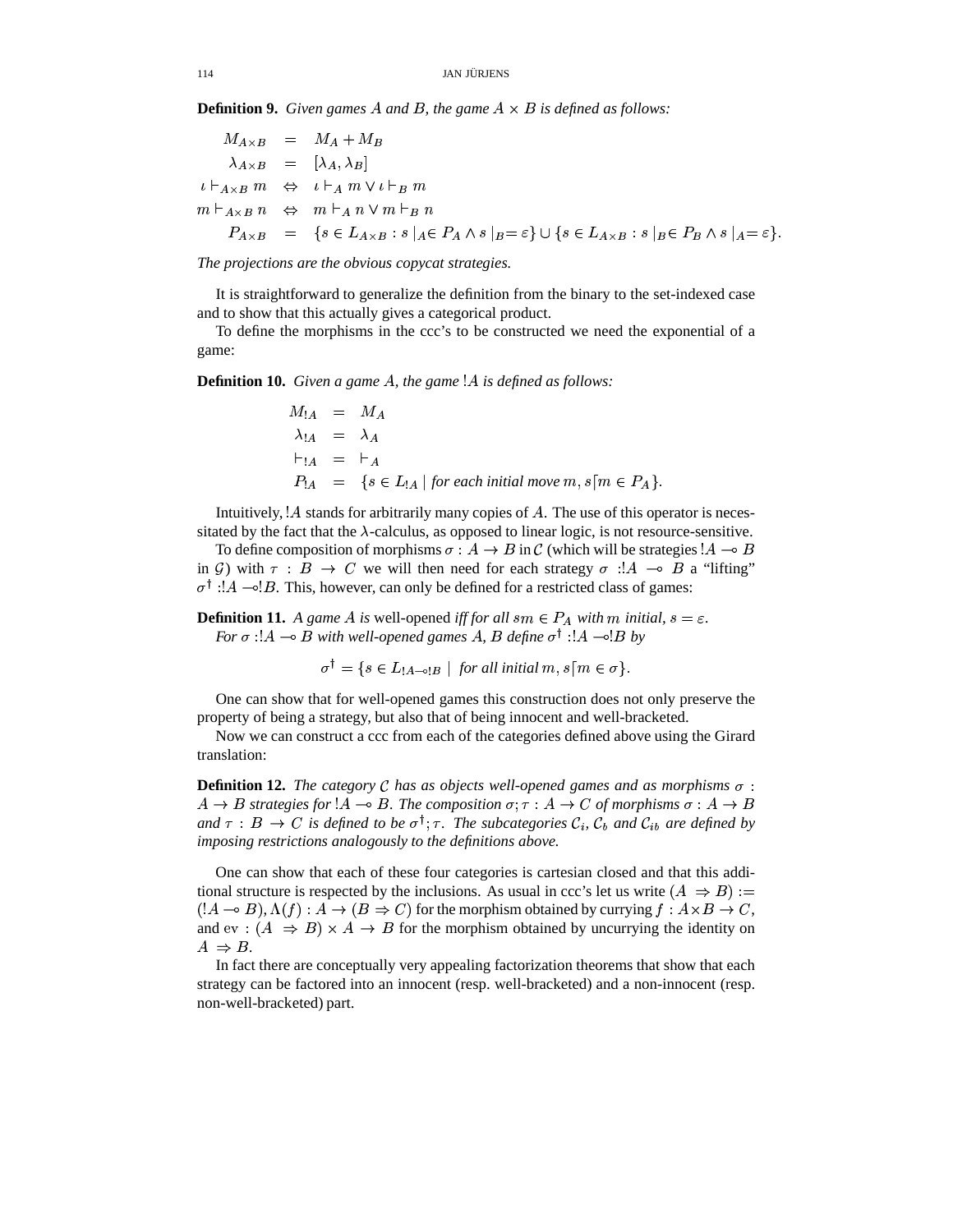### 4. FULLY ABSTRACT MODELS FOR PROGRAMMING LANGUAGES

In the following we will present the basic results about game-semantical models for programming languages. We start by defining the language in question.

4.1. The language PCF. The programming language PCF is a call-by-name functional language with a base type of expressions denoting natural numbers and constants for arithmetic and recursion. Its syntax is that of an applied simply-typed  $\lambda$ -calculus (for a definition of  $\lambda$ -calculus cf. [Mat00]) with types given by the following grammar:

$$
A ::= \mathsf{exp} \mid A_1 \to A_2.
$$

Terms are defined as follows:

$$
\begin{array}{lcl} M & ::= & x \mid \lambda x:A.M \mid M_1M_2 \\ & & \mid n \mid \mathsf{succ}M \mid \mathsf{pred}M \\ & & \mid \mathsf{cond}M_1M_2M_3 \mid \mathsf{Y}_AM \end{array}
$$

(where  $x$  is a variable and  $n$  a natural number).

Typing judgements are made using the following rules:

Variables: 
$$
\frac{\Gamma, x:A \vdash M : A_1, \ldots, x_n:A_n \vdash x_i:A_i}{\Gamma \vdash \lambda x:A.M : A \rightarrow B}, \frac{\Gamma \vdash M : A \rightarrow B, \Gamma \vdash N : A}{\Gamma \vdash MN : B}
$$
  
Furthermore: 
$$
\frac{\Gamma, x:A \vdash M : B}{\Gamma \vdash n : \exp}, \frac{\Gamma \vdash M : \exp}{\Gamma \vdash \text{succ}M : \exp}, \frac{\Gamma \vdash M : \exp}{\Gamma \vdash \text{pred}M : \exp}
$$
  
Conditional and recursion: 
$$
\frac{\Gamma \vdash M \exp, \Gamma \vdash N_1 : \exp, \Gamma \vdash N_2 \exp}{\Gamma \vdash \text{cond}MN_1M_2 : \exp}, \frac{\Gamma \vdash M : A \rightarrow A}{\Gamma \vdash Y_AM : A}
$$

The "big-step" operational semantics of PCF is given by a relation  $M \Downarrow V$  ("M evaluates to V") where M is a closed term (a term with no variables, i. e. so that  $\vdash M : A$  can be derived) and  $V$  is a *canonical form* defined by the following grammar:

$$
V ::= n \mid \lambda x.M
$$

This determines a partial function from closed term of type exp to natural numbers in the following way (where  $M[N/x]$  is the capture-free substitution of the term N for the variable  $x$  in the term  $M$ ):

canonical forms: 
$$
\frac{W \Downarrow \lambda x.M', M'[N/x] \Downarrow V}{M N \Downarrow V}
$$

\nFurthermore:  $\frac{M \Downarrow n}{M N \Downarrow V}$ 

\nArithmetic:  $\frac{M \Downarrow n}{\text{succ}M \Downarrow n+1}$ ,  $\frac{M \Downarrow n+1}{\text{pred}M \Downarrow n}$ ,  $\frac{M \Downarrow 0}{\text{pred}M \Downarrow 0}$ 

\nConditional:  $\frac{M \Downarrow 0, N_1 \Downarrow V}{\text{cond}M N_1 N_2 \Downarrow V}$ ,  $\frac{M \Downarrow n+1, N_2 \Downarrow V}{\text{cond}M N_1 N_2 \Downarrow V}$ 

\nRecursion:  $\frac{M(\text{Y}M) \Downarrow V}{\text{Y}M \Downarrow V}$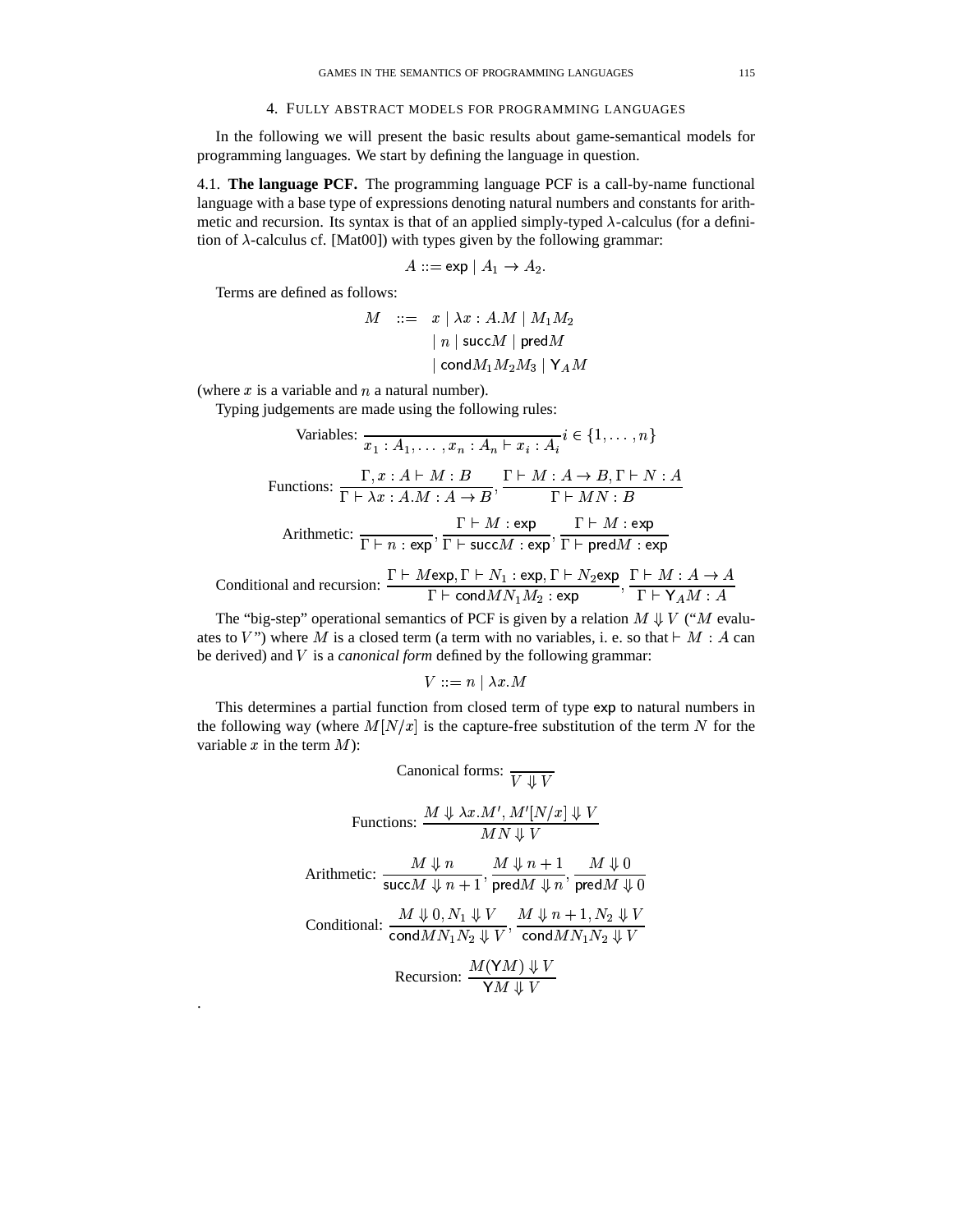4.2. Game-semantical characterization of programming disciplines. We will first give the usual interpretation of the simply-typed  $\lambda$ -calculus in a cartesian closed category. For  $\Gamma = x_1 : A_1, \ldots, x_n : A_n$  let us write  $\llbracket \Gamma \rrbracket := \llbracket A_1 \rrbracket \times \ldots \times \llbracket A_n \rrbracket$ .

Each type A is modelled by an object  $[[A]]$ : Starting with the definition of  $[[exp]]$  (see below), higher types are defined by  $[A \rightarrow B] = [A] \Rightarrow [B]$ .

A term  $\Gamma \vdash M : A$  is modelled as a morphism  $[\![\Gamma \vdash M : A]\!] : [\![\Gamma]\!] \rightarrow [\![A]\!]$ :

Variables: are interpreted by projections:

$$
\llbracket \Gamma \vdash x_i : A_i \rrbracket = \pi_i : \llbracket \Gamma \rrbracket \rightarrow \llbracket A_i \rrbracket
$$

**Abstraction:** is modelled by currying:

$$
\llbracket \Gamma \vdash \lambda x : A.M : A \to B \rrbracket = \Lambda(\llbracket \Gamma, x : A \vdash M : B \rrbracket) : \llbracket \Gamma \rrbracket \to \llbracket A \rrbracket \Rightarrow \llbracket B \rrbracket.
$$

**Application:** is interpreted via the evaluation map ev :  $(A \Rightarrow B) \times A \rightarrow B$ :

$$
[\![\Gamma \vdash MN : B]\!] = ([\![\Gamma \vdash M : A \to B]\!], [\![\Gamma \vdash N : A]\!]);
$$

Thus to obtain a model for PCF in any of the four ccc's defined above we are left to interpret the type exp and the term constants n, succM, predM, cond $MN_1N_2$  and  $Y_A M$ :

 $\llbracket \exp \rrbracket$  is the flat game N of natural numbers:

$$
M_{\mathbf{N}} = \{q\} \cup \{n \mid n \in \omega\}
$$
  
\n
$$
\lambda_{\mathbf{N}}(q) = \mathbf{O}Q
$$
  
\n
$$
\lambda_{\mathbf{N}}(n) = \mathbf{P}A \text{ (for each } n)
$$
  
\n
$$
\iota \vdash_{\mathbf{N}} q
$$
  
\n
$$
q \vdash_{\mathbf{N}} n \text{ (for each } n)
$$
  
\n
$$
P_{\mathbf{N}} = \{\varepsilon, q\} \cup \{qn \mid n \in \omega\}
$$

The strategies for N are  $\bot = {\varepsilon}$  and  ${\lbrack n \rbrack} = {\varepsilon}, qn$  for each n. The constant succ is interpreted as

$$
\llbracket \Gamma \vdash \text{succ} M : \text{exp} \rrbracket = (\llbracket \Gamma \vdash M \rrbracket; s) : \llbracket \Gamma \rrbracket \to \llbracket \text{exp} \rrbracket.
$$

using the morphism  $s : \llbracket \exp \rrbracket$  represented by the following strategy:



The operation pred is defined similarly. The conditional is then defined as

$$
[\![\Gamma \vdash \text{cond} MN_1N_2]\!] = ([\![\Gamma \vdash M]\!], [\![\Gamma \vdash N_1]\!], [\![\Gamma \vdash N_2]\!]); c
$$

using the morphism  $c : \mathbb{N} \times \mathbb{N} \times \mathbb{N} \to \mathbb{N}$  represented (via the canonical isomorphism  $!(N \times N \times N) = !N \otimes !N \otimes !N)$  by the strategy whose two typical plays are depicted below: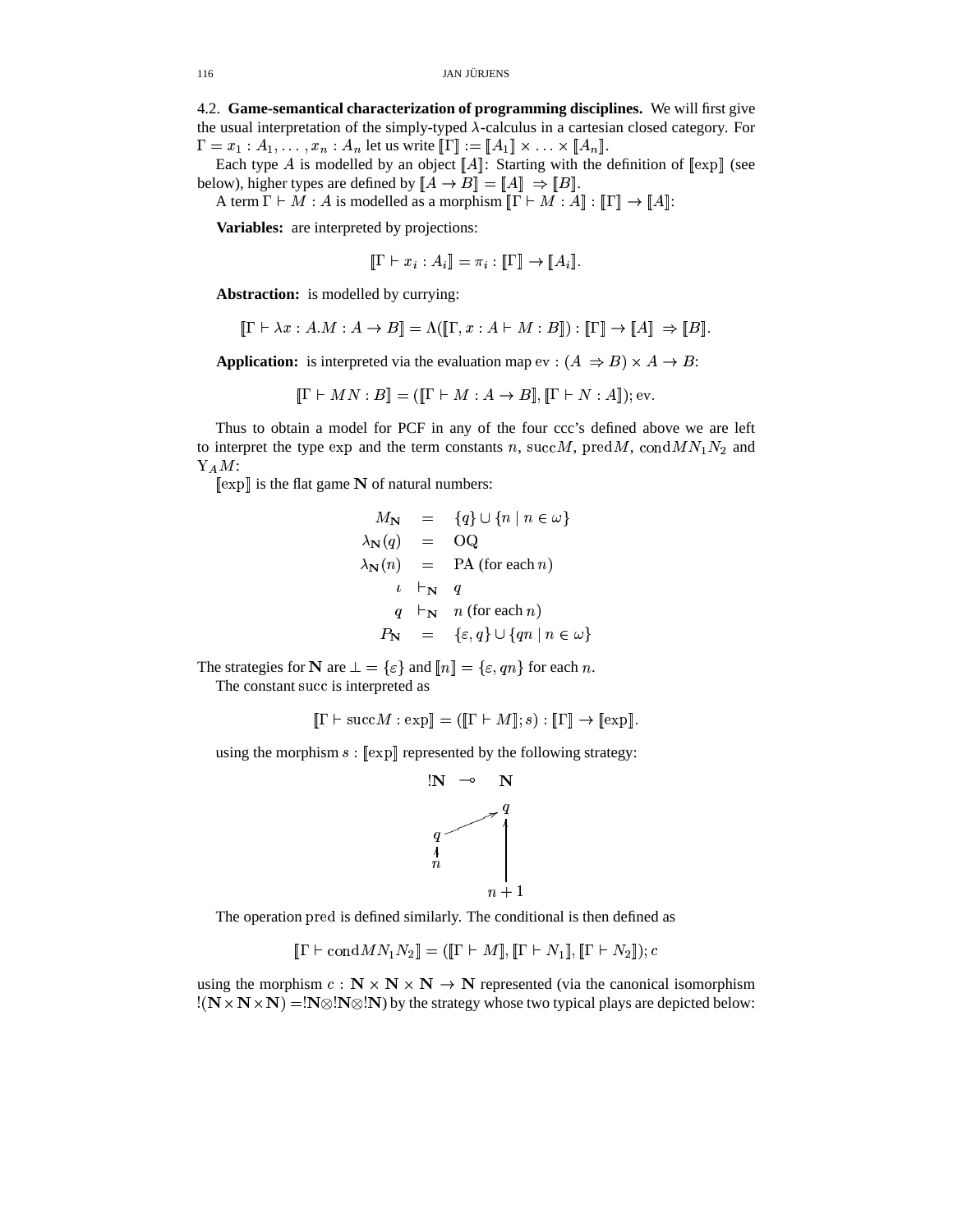

Finally recursion is interpreted in the usual way making use of the fact that the ccc's defined above are cpo-enriched.

One can then show that the categories  $C_{ib}$ ,  $C_b$  and  $C_i$  (or more precisely, their quotient by an intrinsic preorder on the hom-sets) via the above interpretations give fully abstract models for the languages PCF, (a simplified version of) Idealized Algol and (a minor variant of) SPCF resp. . Here Idealized Algol is viewed as an extension of PCF with the constructs of a basic imperative language and block-allocated variables. More precisely, we add the two base types **com** (for commands which alter the state and which can be composed sequentially) and **var** (for variables which store natural numbers, that are allocated using an operator **new**  $x$  in  $M$  and that can be written to and read from). SPCF is an extension of PCF by control operators. More precisely, this variant of it is obtained by adding to PCF a family of control operators  $\mathbf{catch}_k$ . Intuitively,  $\mathbf{catch}_k$ ,  $x_1, \ldots, x_k$  in M terminates immediately when the term M tries to evaluate the variable  $x_i$  and returns  $i-1$ . If M delivers n without using any of the  $x_i$ , catch<sub>k</sub>  $x_1, \ldots, x_k$  in M returns  $n + k$ .

Thus one obtains the following semantic characterization of programming disciplines  $[AbrMcC97, Lai97, AbrHoMcC98, AbrMcC\infty]$  (the last case *functional* + *store* + *control* has not been published yet):

| Constraints  | Language                         |
|--------------|----------------------------------|
| $D+I+B$      | purely functional                |
| $D+I$        | functional $+$ control           |
| $D+B$        | functional $+$ store             |
| $\mathbf{D}$ | functional $+$ store $+$ control |

Here D stands for the subcategory of  $C$  with the same objects and the morphisms restrained by the determinacy condition (resp. I by the innocence and B the well-bracketing condition).

#### 5. FURTHER WORK

By further work the above results have been considerably extended and include recursive types [McC98] and call-by-value [AbrMcC $\infty$ , HoYo97]. Thus at least in principle the main features of languages like Scheme or Core ML (except for the ability to test references for equality) have been taken care of. Also there has been research towards nondeterminism [HaMcC99].

Very recently there has been developed a new concurrent form of game semantics resolving problems posed by the sequentiality of the traditional ones and giving a full completeness result for multiplicative-additive linear logic [AbrMel99, Abr99c]. Also, game semantics has been employed to develop a notion of "Process Realizability" [Abr99c].

Applications of game semantics to reasoning about security issues can be found in [MalHan99]. Some of the work currently in progress addresses subtyping, and in another line of research, game-semantical ideas are being employed in specification and refinement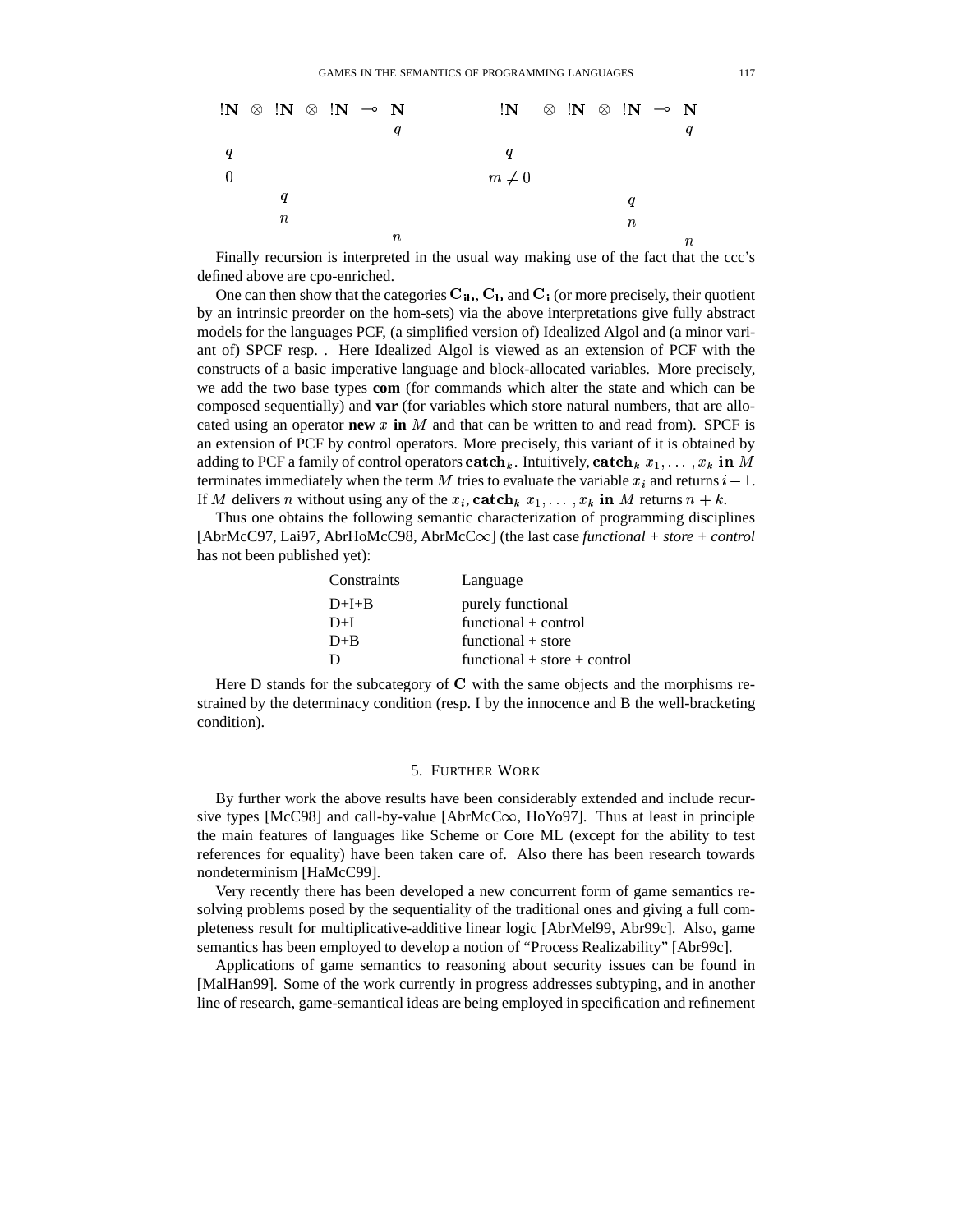in a way that takes account of program dynamics and the system/environment distinction [Abr99b, Jü99a] (for an introduction to refinement cf. [Man00]).

Further work will address semantics for object-oriented languages (Java) and logical principles for structuring protocols.

#### 6. CONCLUSION AND ACKNOWLEDGEMENTS

Since this paper was intended to be an elementary introduction to game semantics and just to convey the basic intuitions, many details had to be left out. For these the reader is referred to [Abr97a, AbrMcC98].

The author is very grateful to his supervisor, Prof. Samson Abramsky, for teaching him the subject of this introduction. Material from [AbrMcC98], [Abr97b] and [Abr99d] was used extensively for this paper.

Furthermore the author would like to thank Benedikt Löwe and Florian Rudolph for organizing the Research Colloquium "Foundations of the Formal Sciences" (where the talk on which this paper is based was delivered), and R. Matthes, S. Merz and the other participants for interesting discussions. Further thanks go to Andreas Seidl for comments on the draft and the anonymous referee for insightful suggestions.

#### **REFERENCES**

| [Abr96]               | S. Abramsky, Retracing some paths in process algebra, in: CONCUR '96: concurrency theory      |
|-----------------------|-----------------------------------------------------------------------------------------------|
|                       | (Pisa), Springer Verlag, Berlin 1996, p. 1–17,                                                |
| [Abr97a]              | S. Abramsky, Semantics of interaction: an introduction to game semantics, in: A. Pitts and    |
|                       | P. Dybjer (eds.), Semantics and logics of computation (Cambridge, 1995), Cambridge 1997,      |
|                       | $p. 1 - 31$                                                                                   |
| [Abr97b]              | S. Abramsky, Games in the Semantics of Programming Languages, P. Dekker, M. Stokhof           |
|                       | and Y. Venema (eds.), Proceedings of the 11th Amsterdam Colloquium, ILLC, Dept. of Phi-       |
|                       | losophy, University of Amsterdam 1997, p. 1-6                                                 |
| [Abr99b]              | S. Abramsky, A note on Reactive Refinement, 1999                                              |
| [Abr99c]              | S. Abramsky, Process Realizability / Concurrent Games & Full Completeness of Linear           |
|                       | Logic, Lecture notes for the lectures at the Marktoberdorf Summer School, 1999                |
| [Abr99d]              | S. Abramsky, Game Semantics and full abstraction for sequential programming languages,        |
|                       | Course at LFCS, University of Edinburgh 1999                                                  |
| [AbrHoMcC98]          | S. Abramsky, K. Honda, G. McCusker, A fully abstract game semantics for general ref-          |
|                       | erences, in: Proceedings of the Thirteenth International Symposium on Logic in Computer       |
|                       | Science, Computer Society Press of the IEEE 1998, p. 334–344                                  |
| [AbrJag92]            | S. Abramsky, R. Jagadeesan, Games and full completeness for multiplicative linear logic       |
|                       | (extended abstract), in: R. Shyamsunder (ed.), Foundations of software technology and theo-   |
|                       | retical computer science (New Delhi, 1992), Berlin 1992, p. 291-301.                          |
| [AbrJag94]            | S. Abramsky, R. Jagadeesan, Games and full completeness for multiplicative linear logic,      |
|                       | Journal of Symbolic Logic 59 (1994), p. 543–574                                               |
| [AbrJagMal94]         | S. Abramsky, R. Jagadeesan, P. Malacaria, Full abstraction for PCF (extended abstract),       |
|                       | in: M. Hagiya, J.C. Mitchell (eds.), Theoretical aspects of computer software (Sendai, 1994), |
|                       | Berlin 1994, p. 1-15                                                                          |
| [AbrJagMal $\infty$ ] | S. Abramsky, R. Jagadeesan, P. Malacaria, Full abstraction for PCF, accepted by: Informa-     |
|                       | tion and Computation                                                                          |
| [AbrMcC97]            | S. Abramsky, G. McCusker, Linearity, sharing and state: a fully abstract game semantics for   |
|                       | IDEALIZED ALGOL with active expressions, in: P. O'Hearn and R. Tennent (eds.), ALGOL-         |
|                       | like languages, Volume 2, Boston 1997, p. 297–329                                             |
| [AbrMcC98]            | S. Abramsky, G. McCusker, Game Semantics, in: H. Schwichtenberg, U. Berger (eds.),            |
|                       | Logic and Computation: Proceedings of the 1997 Marktoberdorf Summer School, Berlin            |
|                       | 1998, p. ???                                                                                  |
| [AbrMcC $\infty$ ]    | S. Abramsky, G. McCusker, Full Abstraction for Idealized Algol with Passive Expressions,      |
|                       | to appear in Theoretical Computer Science                                                     |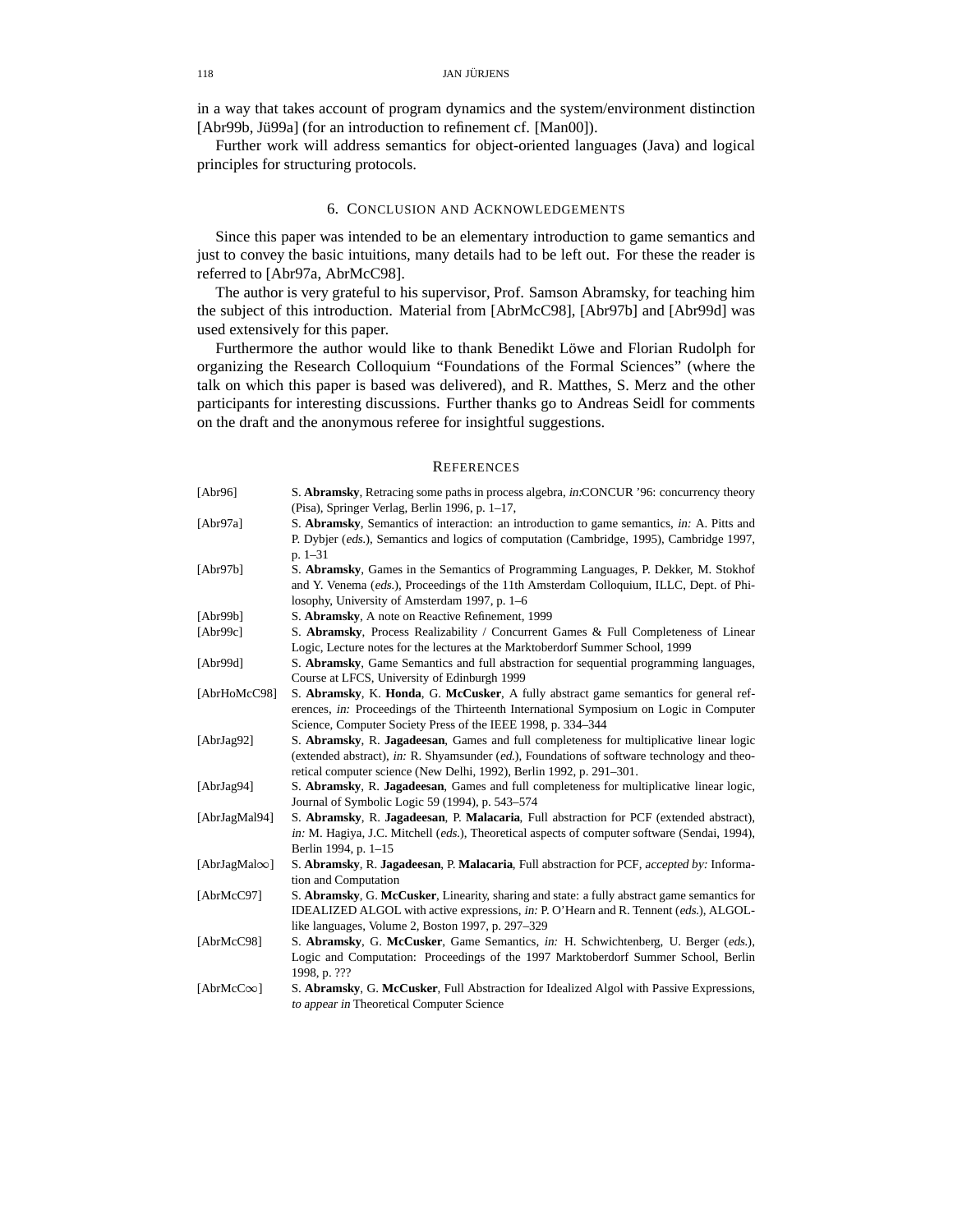| [AbrMel99]          | S. Abramsky, P.-A. Melliès, Concurrent Games and Full Completeness, in: Proceedings of<br>the Fourteenth International Symposium on Logic in Computer Science, Computer Society<br>Press of the IEEE 1999, p. 431-442                                                                                                                                                                                                                                                 |
|---------------------|-----------------------------------------------------------------------------------------------------------------------------------------------------------------------------------------------------------------------------------------------------------------------------------------------------------------------------------------------------------------------------------------------------------------------------------------------------------------------|
| [BeCu82]            | G. Berry, P. L. Curien, Sequential algorithms on concrete data structures, Theoretical Com-<br>puter Science 20 (1982), p. 265-321                                                                                                                                                                                                                                                                                                                                    |
| [Bla92]             | A. Blass, A game semantics for linear logic, Annals of Pure and Applied Logic, 56 (1992),<br>p. 183–220                                                                                                                                                                                                                                                                                                                                                               |
| [Fel86]             | W. Felscher, Dialogues as a foundation for intuitionistic logic, in: D. Gabbay and F. Guen-<br>ther (eds.), Handbook of Philosophical Logic, vol. III, D. Reidel Publishing Company, 1986<br>p. 341–372                                                                                                                                                                                                                                                               |
| [Gir87]<br>[Gir89]  | J.-Y. Girard, Linear logic, Theoretical Computer Science 50 (1987), p. 1-101<br>J.-Y. Girard, Towards a geometry of interaction, in: John W. Gray, Andre Scedrov (eds.),<br>Categories in computer science and logic, Proceedings of the AMS-IMS-SIAM joint summer<br>research conference held June 14-20, 1987 (University of Colorado, Boulder) with support<br>from the National Science Foundation, Providence 1989 [Contemporary Mathematics 92],<br>p. $69-108$ |
| [HaMcC99]           | R. Harmer, G. McCusker, A fully abstract game semantics for finite nondeterminism, in:<br>Proceedings of the Fourteenth International Symposium on Logic in Computer Science, Com-<br>puter Society Press of the IEEE 1999                                                                                                                                                                                                                                            |
| [HinSan97]          | J. Hintikka, G. Sandu, Game-theoretical Semantics, in: J. van Benthem (ed.), Handbook of<br>logic and language, Elsevier Science, 1997                                                                                                                                                                                                                                                                                                                                |
| [Hoa85]<br>[HoYo97] | C.A.R. Hoare, Communicating Sequential Processes, Prentice-Hall International, 1985<br>K. Honda, N. Yoshida, Game Theoretic Analysis of Call-by-value Computation, in:P.<br>Degano, R. Gorrieri and A. Marchietti-Spaccamela eds. Proceedings, 25th International Col-<br>loquium on Automata, Languages and Programming: ICALP '97, Berlin 1997 [Lecture Notes<br>in Computer Science 1256, p. 225–236                                                               |
| [HylOng92]          | J. M. E. Hyland, C.-H. L. Ong, Fair Games and Full Completeness for Multiplicative Linear<br>Logic without the Mix-Rule, Unpublished Manuscript, 1993                                                                                                                                                                                                                                                                                                                 |
| [HylOng $\infty$ ]  | J. M. E. Hyland, C.-H. L. Ong, On Full Abstraction for PCF: I, II and III, to appear in:<br><b>Information and Computation</b>                                                                                                                                                                                                                                                                                                                                        |
| [Jo77]              | A. Joyal, Remarques sur la théorie des jeux a deux personnes, Gazette des sciences                                                                                                                                                                                                                                                                                                                                                                                    |
| [Jü99a]             | mathématiques du Quebec 1,4 (1977), p. ???<br>J. Jürjens, Towards Reactive Refinement, contributed talk at the Marktoberdorf Summer<br>School, 1999                                                                                                                                                                                                                                                                                                                   |
| [Jü99b]             | J. Jürjens, A category of processes, specifications and refinement, talk at the workshop "Cat-<br>egorical models of concurrency", Dresden, October 1999                                                                                                                                                                                                                                                                                                              |
| [Laf $Str91$ ]      | Y. Lafont, T. Streicher, Game Semantics for Linear Logic, in: Proceedings of the Sixth<br>International Symposium on Logic in Computer Science, Computer Society Press of the IEEE,<br>1991, p. 43-50                                                                                                                                                                                                                                                                 |
| [Lai $97$ ]         | J. Laird, Full Abstraction for Functional Languages with Control, in: Proceedings of the<br>Fourteenth International Symposium on Logic in Computer Science, Computer Society Press<br>of the IEEE, 1997, p. 58–67                                                                                                                                                                                                                                                    |
| [Lam94]             | F. Lamarche, Sequentiality, games and linear logic (Announcement), in: Workshop on Cate-<br>gorical Logic in Computer Science, 1994                                                                                                                                                                                                                                                                                                                                   |
| [Lor60]             | P. Lorenzen, Logik und Agon, in: Atti del Congresso Internazionale di Filosofia, Sansoni,<br>Firenze, 1960, p. 187-194                                                                                                                                                                                                                                                                                                                                                |
| [MalHan99]          | P. <b>Malacaria, C. Hankin,</b> Non-deterministic Games and Program Analysis: An application<br>to security, in: Proceedings of the Fourteenth International Symposium on Logic in Computer<br>Science, Computer Society Press of the IEEE, 1999, p. 443–452                                                                                                                                                                                                          |
| [McC98]             | G. McCusker, Games and Full Abstraction for a Functional Metalanguage with Recursive<br>Types, Berlin 1998 Distinguished Dissertations in Computer Science                                                                                                                                                                                                                                                                                                            |
| [Man00]             | H. Mantel, Principles of Refinement, THIS VOLUME                                                                                                                                                                                                                                                                                                                                                                                                                      |
| [Mat00]             | R. Matthes, Tarski's fixed-point theorem and higher-order term rewrite systems, THIS VOL-<br>UME                                                                                                                                                                                                                                                                                                                                                                      |
| [Me00]              | S. Merz, Model Checking and Beyond: On the Analysis of Reactive Systems, THIS VOLUME                                                                                                                                                                                                                                                                                                                                                                                  |
| [Mey94]             | D. Mey, Finite games for a predicate logic without contractions, Theoretical Computer Sci-<br>ence 123 (1994), p. 341-349                                                                                                                                                                                                                                                                                                                                             |